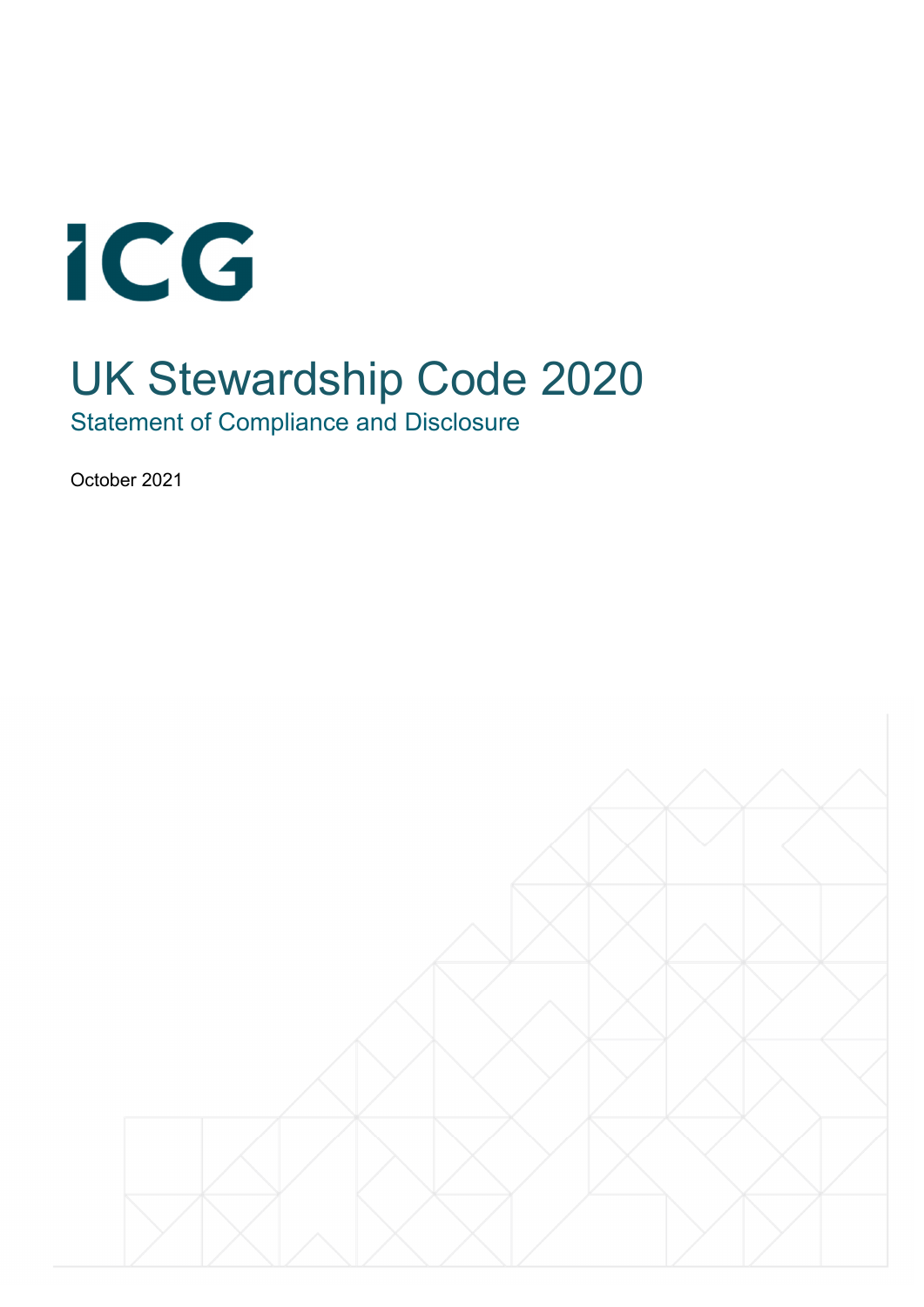### Contents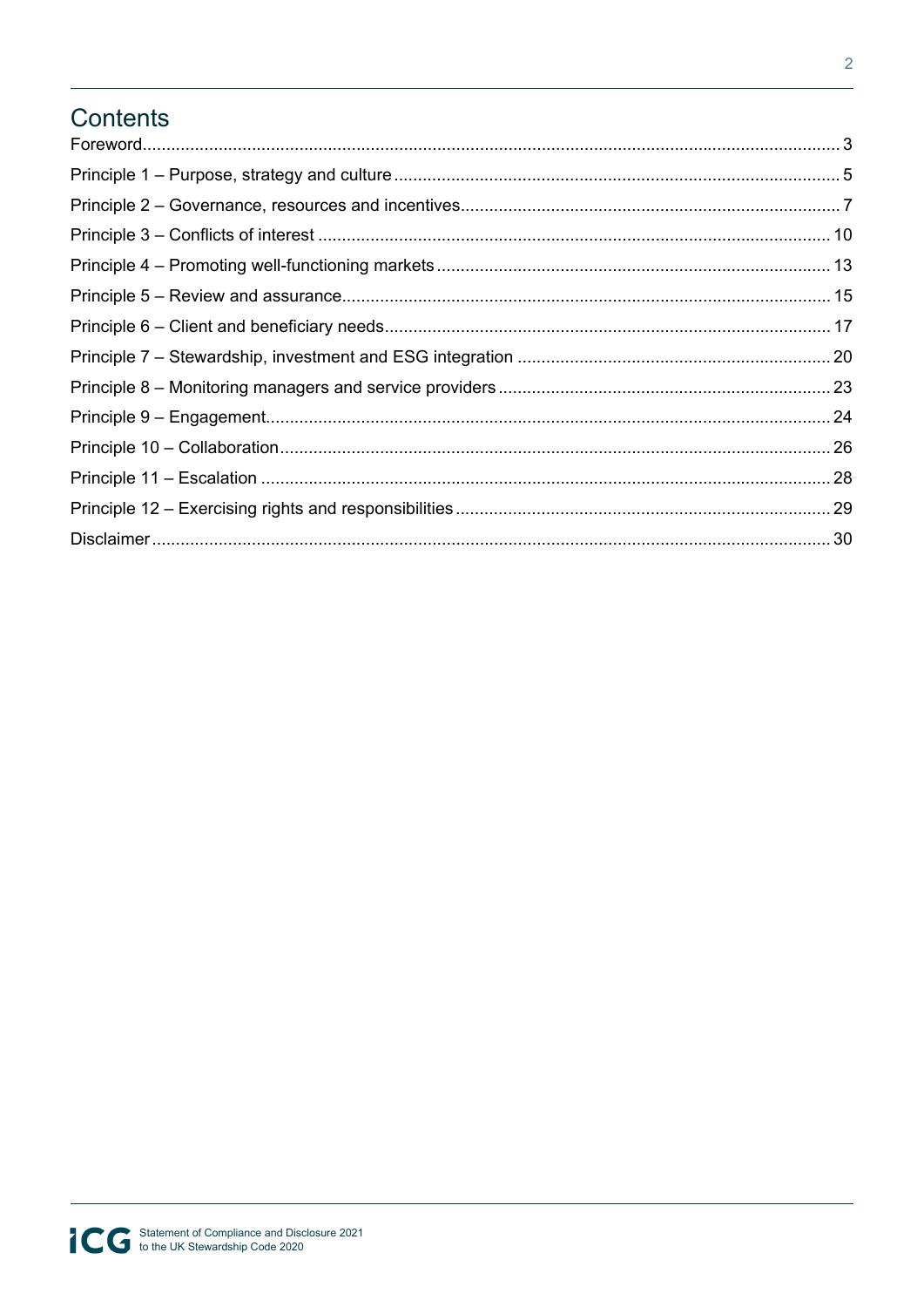### Foreword

#### Dear ICG stakeholders

We are pleased to publish the first report by Intermediate Capital Group ("ICG or the "Group") detailing how we implement the UK Stewardship Code 2020 (the "Code"). This report provides an overview of our stewardship approach and sets out how we have applied the Code in the twelve months to 30 September 2021.

We plan to report annually on our activities in line with the Code's requirements. These reports will be publicly available on our website, and will supplement our current disclosures and reporting. As a UK-listed company and member of the FTSE 100, we produce an Annual Report and interim trading updates, along with an annual Sustainability and People report (previously known as our Responsible Investing report), which are all also publicly available on our website. In addition, we provide regular updates on our funds and investments to our clients on a private basis.

As a responsible manager of our clients' capital, ICG has a clear purpose: to provide capital to help companies develop and grow. We do this by investing across the capital structure, with the vast majority of our investments being in unlisted companies. The level of direct influence we have over our portfolio companies varies substantially between investment strategies given the range of different types of capital we are able to provide. However our overall belief is consistent: that we are active stewards of our clients' capital, and that we have an obligation to systematically incorporate a wide range of considerations into each investment decision we make. Amongst these considerations are environmental, social and governance (ESG) factors. This is not new for ICG: we have long believed that carefully considering these matters as part of our investment process will lead to longterm value creation for our clients.

I hope you will find this report informative, and we look forward to continuing to focus on stewardship of our clients' capital and our portfolio companies.

### **BENOÎT DURTESTE**

Chief Executive Officer and Chief Investment Officer

Intermediate Capital Group PLC

31 October 2021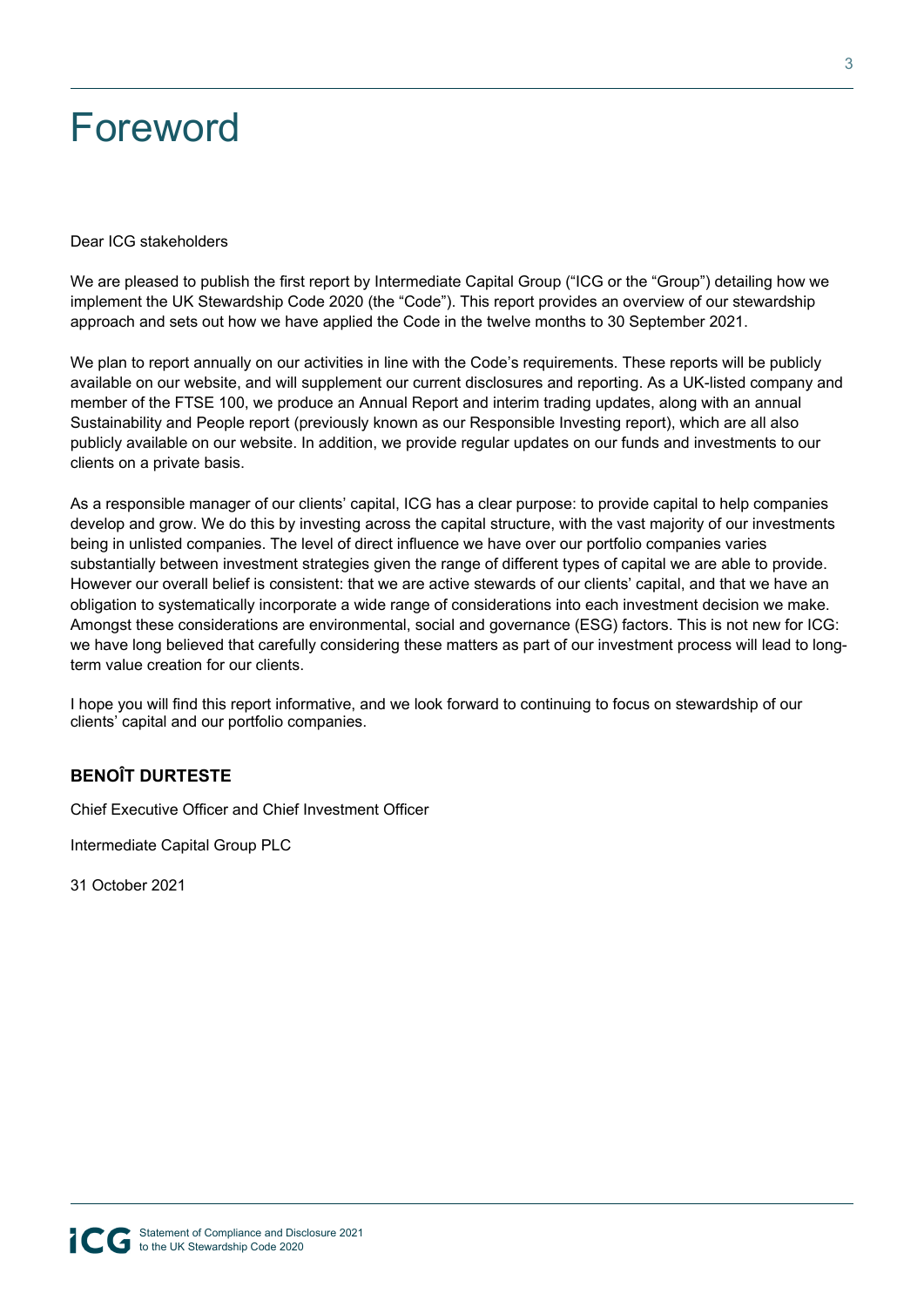# Note on the use of case studies

Case studies can be a useful mechanism within reports such as these to provide tangible examples of certain points. However, in order to be useful and relevant, case studies need to be specific. As a result, a case study taken individually is unlikely to provide a complete picture of how ICG approaches stewardship. This challenge is further complicated given the variety of strategies we manage, and the different routes we have to exercise active stewardship.

In order to address this, we have ensured that the case studies included in this report are drawn from a range of strategies across all our asset classes, which we have identified in the footnotes for each case study, as well as some Group-level examples of stewardship. All case studies occurred during the reporting period of this report (twelve months to 30 September 2021). Taken as a whole, we believe they represent a diverse variety of tangible examples that help to elucidate the principles we are seeking to demonstrate.

To assist the reader in navigating the body of case studies as a whole, the table below sets out those that are included in this report.

| <b>Principle</b> | Case study title                                                                   | <b>Relevant asset class(es)</b><br>or Group level     |
|------------------|------------------------------------------------------------------------------------|-------------------------------------------------------|
| 3                | Managing strategy-by-strategy conflict                                             | <b>Structured and Private</b><br>Equity, Private Debt |
| 3                | Managing potential conflicts between clients                                       | Credit                                                |
| 4                | Integrating climate considerations into how we manage and assess<br>risk           | Group, all asset classes                              |
| 5                | Enhancing our Responsible Investing Policy and ESG integration<br>processes        | All asset classes                                     |
| 5                | Assessing the effectiveness of our activities                                      | Group                                                 |
| 5                | Reviewing hiring policies and practices                                            | Group                                                 |
| $6\phantom{1}$   | Improving our client reporting in response to client feedback and<br>macro changes | All asset classes                                     |
| $\overline{7}$   | Specialty finance investment declined                                              | <b>Structured and Private</b><br>Equity               |
| $\overline{7}$   | Deep-dive on climate risk                                                          | <b>Structured and Private</b><br>Equity               |
| 9                | Focus on D&I in the software industry                                              | <b>Structured and Private</b><br>Equity               |
| 12               | Exercising our rights in Private Debt                                              | <b>Private Debt</b>                                   |
| 12               | Exercising our rights in European Corporate strategies                             | <b>Structured and Private</b><br>Equity               |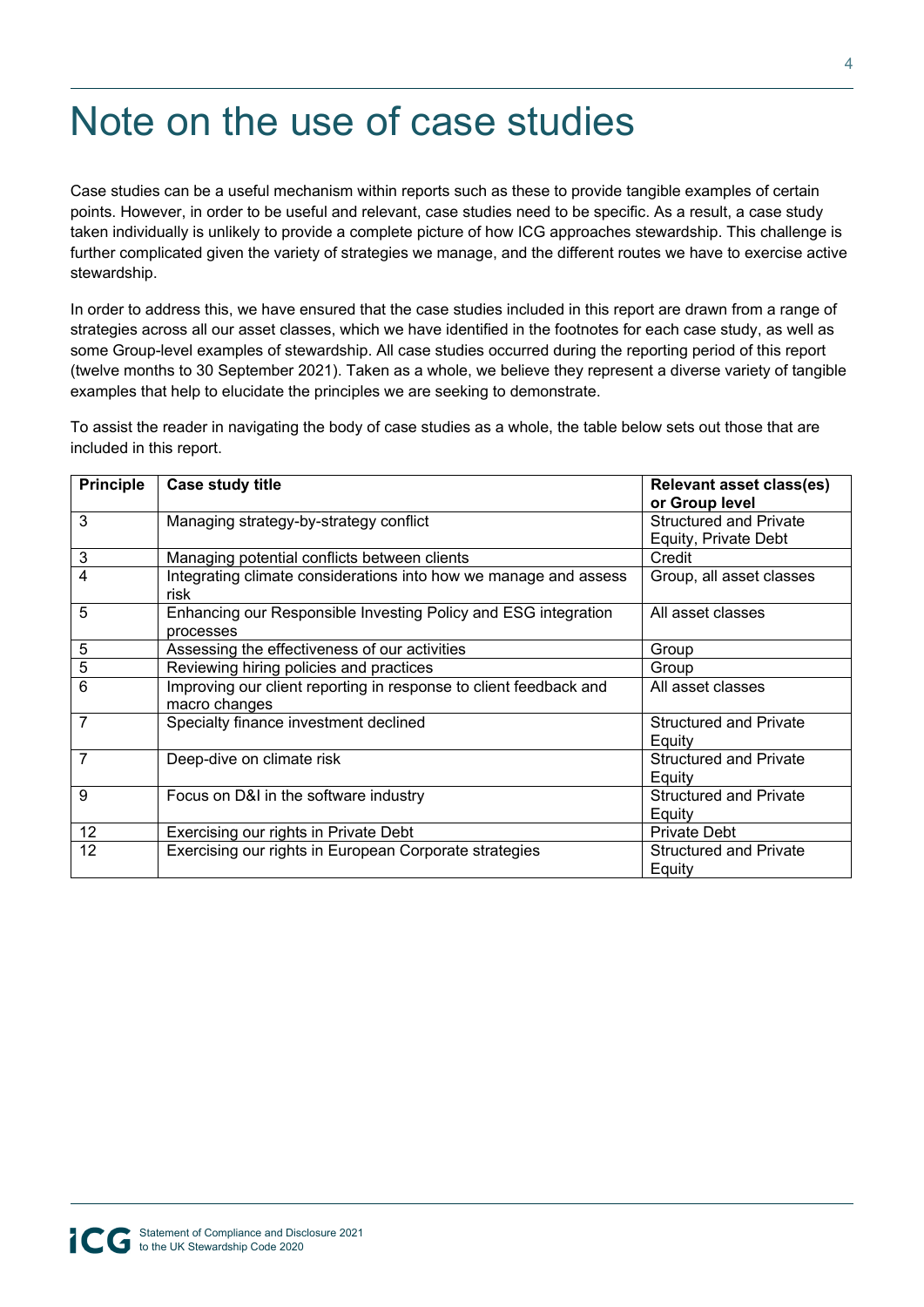# Purpose and Governance

### **Principle 1 – Purpose, strategy and culture**

*Signatories' purpose, investment beliefs, strategy, and culture enable stewardship that creates long-term value for clients and beneficiaries leading to sustainable benefits for the economy, the environment and society.* 

#### **Introduction**

ICG is a global alternative asset manager, investing on behalf of a wide range of clients and providing flexible financing solutions across the capital structure to help companies develop and grow. Headquartered in London, we manage \$61.5bn in third-party assets under management (AUM)<sup>1</sup>. We believe that as stewards of our clients' capital, we are obliged to manage our business and investments actively and responsibly in order to unlock longterm value.

We invest across a range of strategies, enabling us to provide capital in whatever form is most appropriate to the company. These strategies are summarised below:

| <b>Strategy</b>                      | Type of capital provided                                       | AUM <sup>1</sup> |
|--------------------------------------|----------------------------------------------------------------|------------------|
| <b>Structured and Private Equity</b> | Structured and equity financing solutions to private companies | \$18.2bn         |
| <b>Private Debt</b>                  | Debt financing to high-quality corporate borrowers             | \$19.1bn         |
| Real Assets                          | Debt and equity in the real estate and infrastructure sectors  | \$6.4bn          |
| Credit                               | investing in primary and secondary public credit markets       | \$17.8bn         |

Our funds are typically closed-ended vehicles with contractual lives of approximately 7 – 12 years; around 85% of our AUM is structured in this way. Each fund will contain a number of investments in order to mitigate concentration risk, and within each fund we typically intend to hold each investment for roughly five years. We believe this time horizon enables us to focus on creating long-term value and aligns our clients' interests with those of the portfolio company. As an organisation, this long-term approach to creating value and ability to provide flexible financing solutions drives our culture.

We aim for our employees to feel a sense of wellbeing and promote an inclusive working culture where they can freely question practices and suggest alternatives. We support agile working and offer access to a range of flexible benefits. We ensure our levels of overall remuneration are without gender bias and designed to attract, develop and retain talented employees.

Our teams are empowered to source investment opportunities, but operate within the broader architecture and governance of ICG. As part of the ICG platform, our investment teams also have access (within the confines of regulatory and legal confidentiality requirements) to our valuable and proprietary information database to gain market intelligence and unique insight for the benefit of clients.

Our investment committee process is a key conduit for our culture throughout the investment teams. The investment committee members are senior investment executives within ICG, and these committees collaboratively debate and decide what investments we make on behalf of our clients and when we exit them. As such, the committees' approaches to risk (including climate risk), the range of factors they focus on when deciding whether to approve investments, and the way in which committee members interact with each other and their colleagues, all drive and reinforce ICG's investment and stewardship culture more broadly.

We ensure economic alignment between our clients, our investment teams and ICG plc. This is largely through co-investment, whereby both our investment teams and ICG plc commit capital alongside our clients,

<sup>1</sup> As at 30 June 2021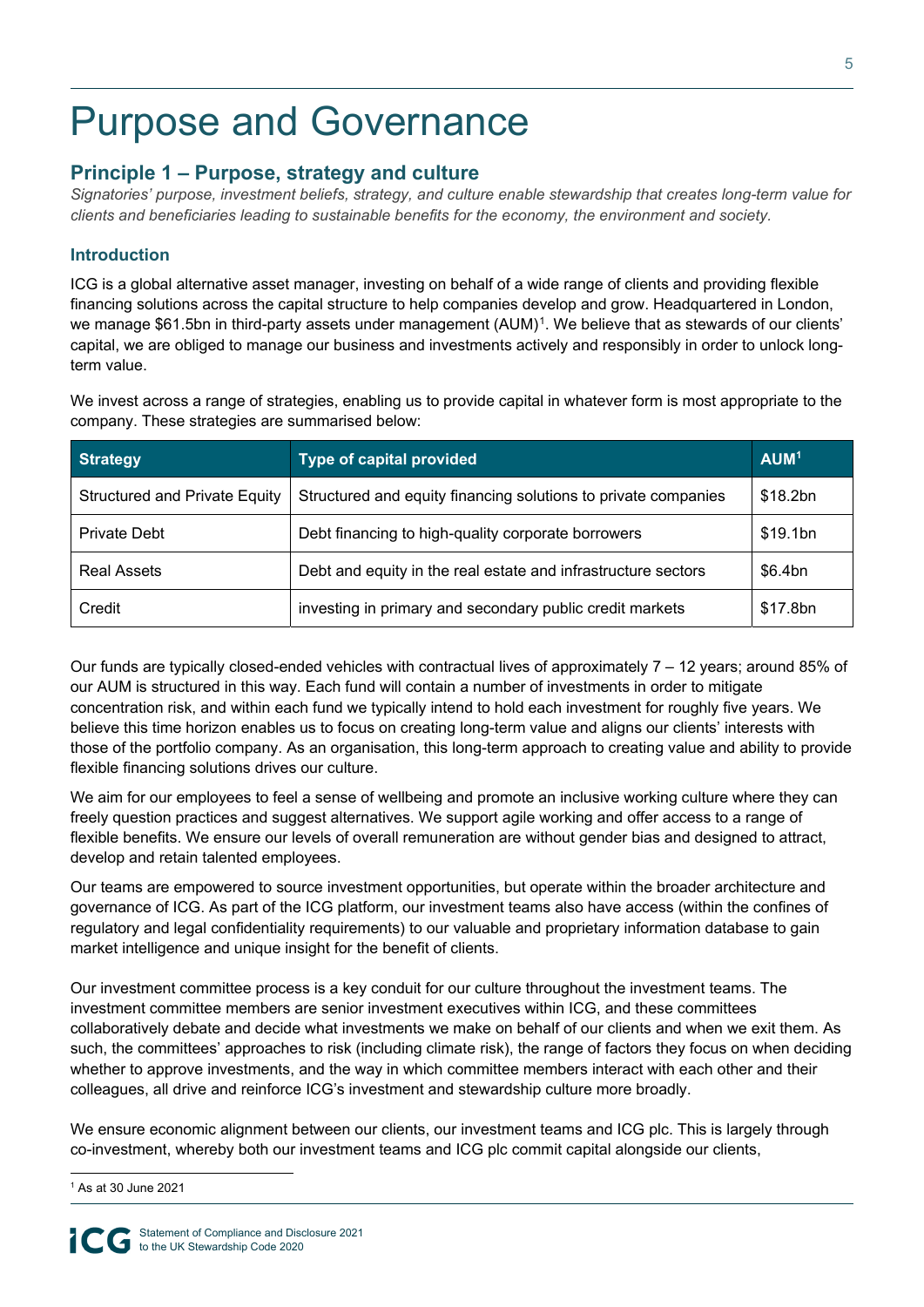demonstrating our conviction in the capital allocation decisions we are making on behalf of clients. The reward schemes for our investment teams are also linked to the performance outcomes achieved for clients.

As an asset manager and an institutional investor, ICG recognises that environmental, social and governance ("ESG") issues can be an important driver of investment value and a source of investment risk as well as opportunity.

Our Responsible Investing Policy<sup>2</sup> provides the overarching framework for our approach to responsible investment and covers 100% of our AUM. We believe that by identifying and assessing ESG issues as part of our investment process, and by ensuring that these issues are properly managed over the lifetime of our investments, we can help to create more successful and sustainable businesses over the long-term and generate enhanced value for our clients.

We have a diversified group of blue-chip clients, which we have grown by 89% since 31 March 2015. At 31 March 2021 we had 476 clients. Our third-party AUM has grown by 140% to US\$61.5bn over the same period. While this is only one measure of success, our ability to grow the number of clients who entrust their capital to us, and the amount of capital they want us to manage on their behalf, is a good indicator of how we have historically served our clients' interests.

<sup>2</sup> Available on ICG's website at www.icgam.com/society/environmental-social-and-governance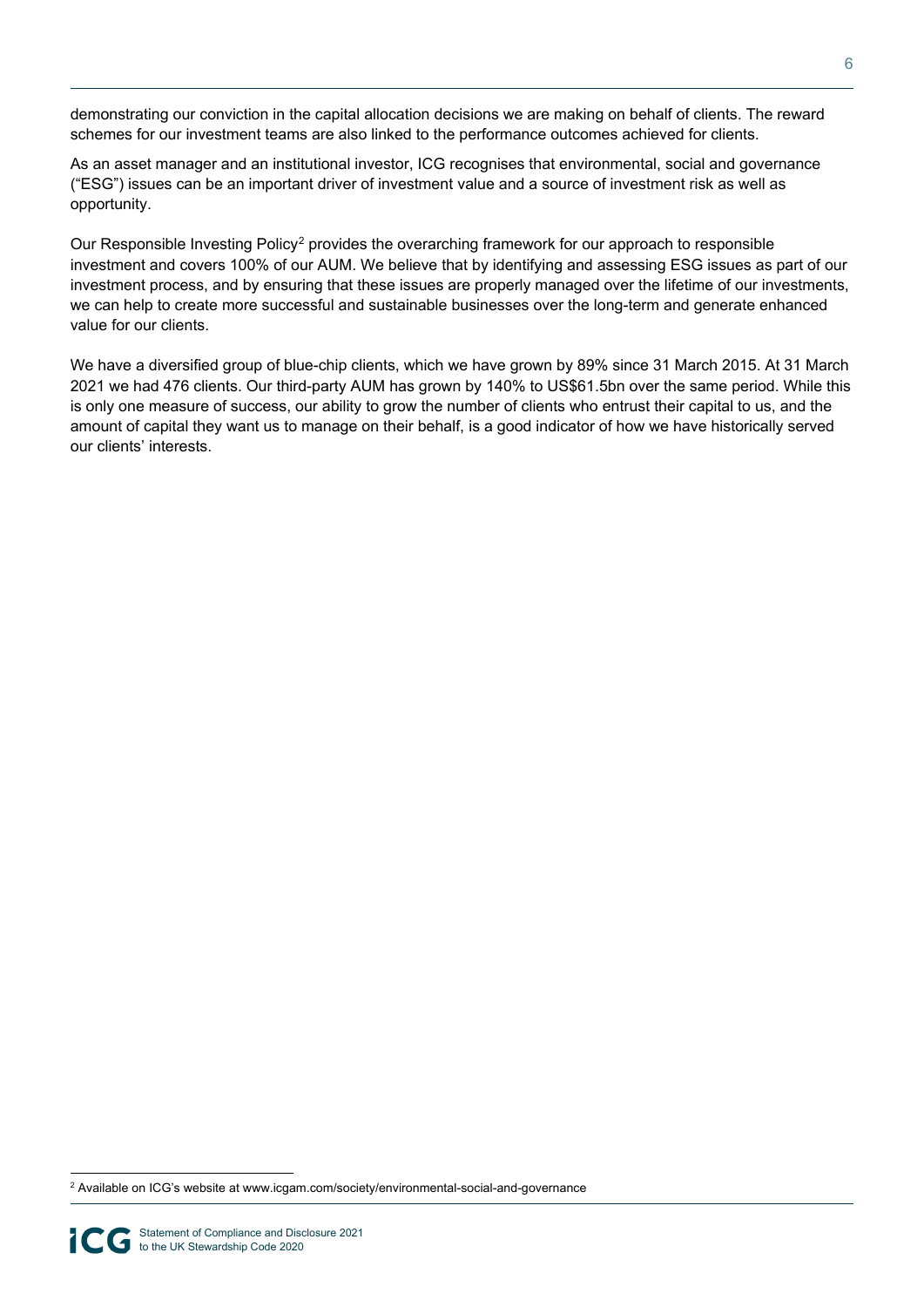### Purpose and Governance

### **Principle 2 – Governance, resources and incentives**

*Signatories' governance, resources and incentives support stewardship.* 

#### **Governance**

ICG has been a publicly listed company since 1994 and is a constituent of the FTSE100. We seek to promote the highest standards of corporate governance throughout our structures and culture to act in the best interests of our clients.

#### **ICG Board**

The Board comprises three Executive Directors, a Non-Executive Chair, and eight Non-Executive Directors (all of whom are independent). Further details of the Board, including their biographies, are available on the ICG website.

The Board provides leadership and oversight within a framework of prudent controls which enable risk to be assessed and managed to ensure that the necessary financial and human resources are in place for the Group to meet its objectives. The Board's principal functions include, but are not limited to, determining the Group's strategy and basis on which it is managed, upholding the Group's culture and shaping the Group's risk appetite. Moreover, the Board has overall responsibility for the Company's internal control system to give reasonable assurance that assets are safeguarded, transactions are authorised and recorded properly and that material errors and irregularities are prevented or detected. A number of committees support the work of the Board, including the Audit, Risk, Nominations and Governance and Remuneration Committee, each of which are constituted solely by Non-Executive Directors.

The ICG Board are strongly engaged in our focus on stewardship, regularly receiving reports on client considerations, client experience, investment performance and ESG matters. We have a Non-Executive Director responsible for ESG matters and another Non-Executive Director with a specific responsibility for employee engagement. The Board will continue to keep our stewardship approach under review as the obligations of ICG and expectations of our clients develop.

Stewardship sits alongside investment decision making in our view and we do not believe that it should be the responsibility of a separate team.

#### **Executive Directors and Management Committee**

The Executive Directors are responsible for ensuring the effective implementation of the strategy and policies set by the Board, and are supported by our Management Committee. The Management Committee consists of senior executives drawn from across the business (including our Executive Directors) and is responsible for assessing relevant strategic and business initiatives, talent management and risk, compliance, operational, financial and IT (including Cyber) matters. In particular, it oversees risks and opportunities related to our investment activities and to our own operations, addressing issues if they arise and approving new investment strategies, including those with specific ESG or climate-related objectives and targets. We believe that this level of oversight and accountability is appropriate given the importance of stewardship at ICG and our desire to demonstrate to all stakeholders our commitment in this area.

In considering new potential investment strategies, the Management Committee is supported by a New Product Working Group, which is responsible for assessing any potential new fund in the light of relevant client requirements. This includes input from a wide range of operational, legal and compliance functions and the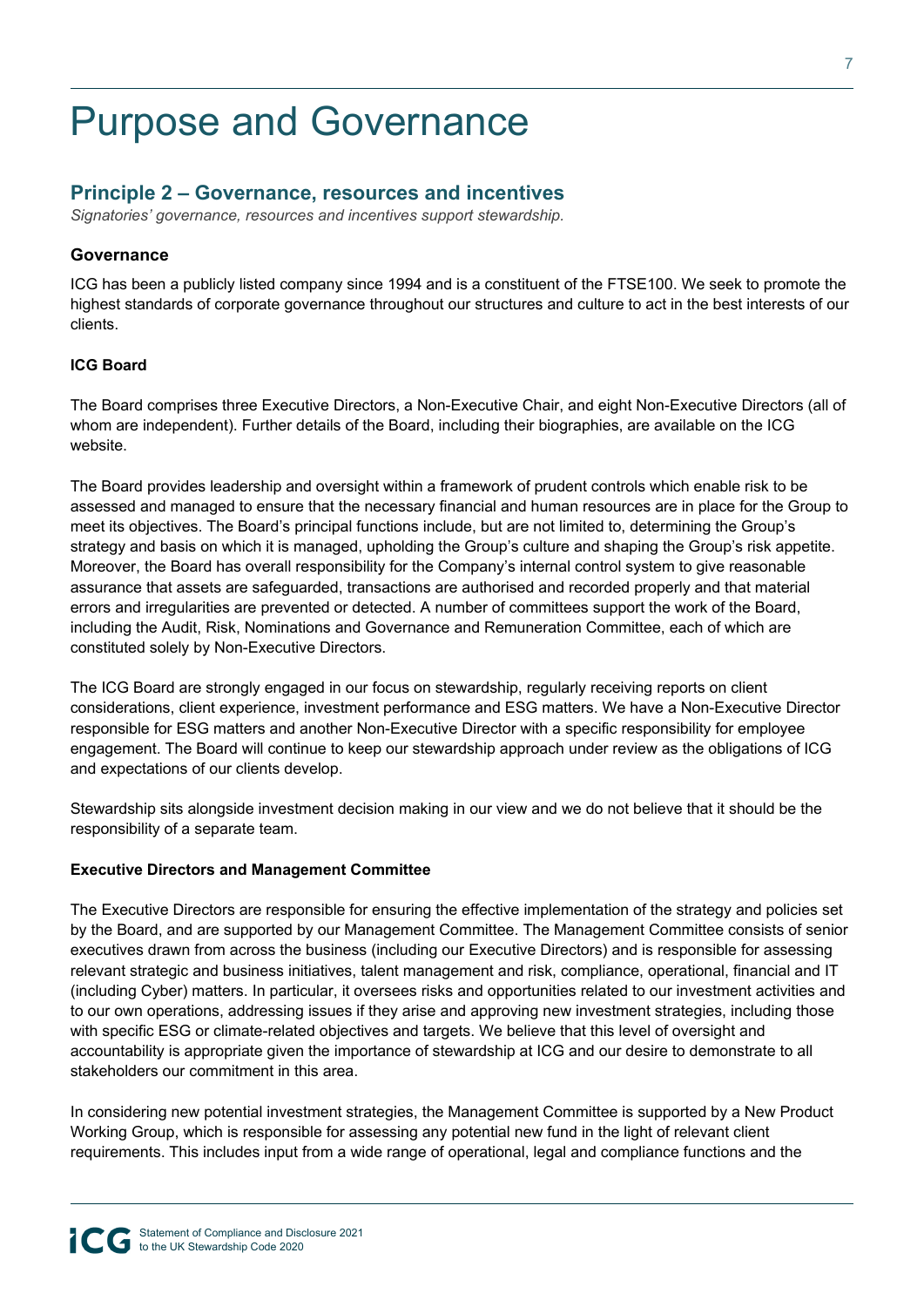relevant investment team, and ultimately makes a recommendation as to the suitability of any new product to the Management Committee.

#### **Investment Committees**

ICG has a number of Investment Committees - one dedicated to each investment strategy – which are typically comprised of the most senior investment executives within the relevant strategy. Each Investment Committee is responsible for scrutinising, challenging and, ultimately, approving or denying every investment proposed by the relevant investment team, in line with the investment objectives of the fund in question. It is also responsible for the ongoing monitoring of the performance of investee businesses, including stewardship related activities, and the ultimate divestment of investments.

Investment Committees for all strategies meet at least weekly or more frequently as required. By way of example, for our Structured and Private Equity asset class, a typical investment approval process is as follows:

- Investment teams undertake an initial assessment of a potential deal and prepare a paper which is submitted to the Investment Committee for an initial review;
- If the deal is approved at the initial Investment Committee, the team undertakes extensive analysis on the business in question, sector in which it operates, valuation, structure and any key concerns or issues raised. These findings are presented at a second Investment Committee. If the deal is approved at this stage, budget for enhanced due diligence is agreed;
- Once due diligence is complete, investment teams return to the Investment Committee for final approval. This meeting decides whether to proceed with the investment and will cover any key issues raised in the process so far, final valuation and final deal terms. This step in the process may be iterative, depending on the circumstances. Unanimous approval is required by all Committee members present at the meeting, with a minimum quorum of three members required to approve the investment.

ESG considerations are reviewed and incorporated at every stage of the investment process.

Investment Committees for our other strategies follow the same or a similar process, but may have a condensed number of meetings, depending on the nature of the transaction and/or strategy in question.

In addition, Investment Committees for all strategies undertake a quarterly review of each of their investments, which includes a performance evaluation and an update on the progress of any strategic and ESG initiatives.

#### **Responsible Investing Committee**

ICG's Responsible Investing Committee promotes, supports and helps to integrate responsible and sustainable business practices across ICG's investment strategies and the businesses in which we invest, in line with our Responsible Investing Policy and Responsible Investing Framework. The Responsible Investing Committee is made up of our Head of Investment Office (chairperson), the Head of Responsible Investing and senior investment professionals from across ICG's investment strategies. The Responsible Investing Committee is supported by an experienced responsible investing team with significant expertise in integrating ESG across a wide range of alternative asset classes and industries, as well as professional services experience.

The day-to-day implementation of our Responsible Investing Policy is the responsibility of investment professionals across our investment strategies who integrate relevant and material ESG considerations, among other relevant factors, into investment decisions and active ownership activities, where applicable. ICG's Responsible Investing team provides specialist input and expertise, working closely with investment professionals across our strategies to ensure effective integration of ESG factors.

#### **Building knowledge, understanding and expertise on stewardship matters**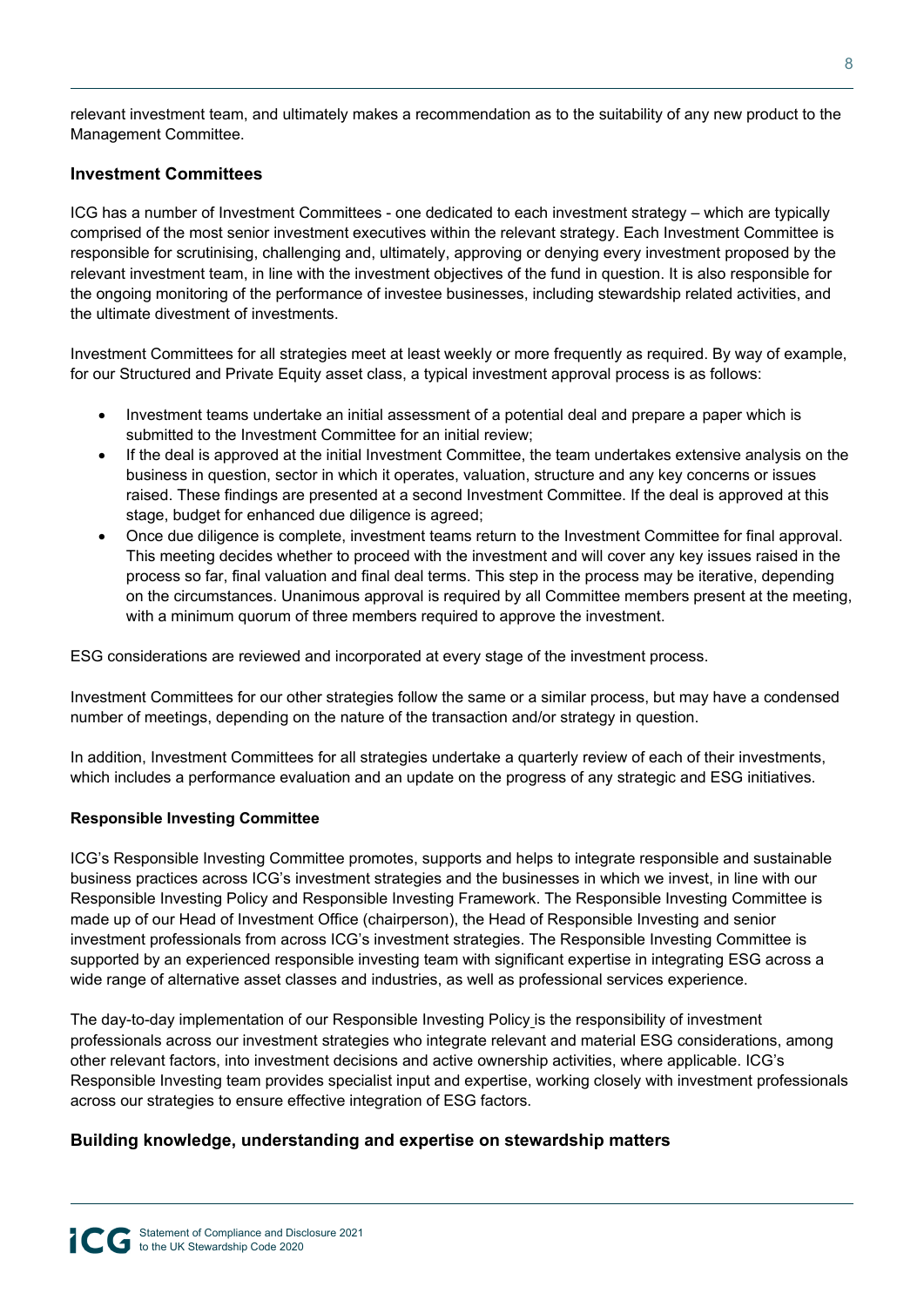Throughout the year, Executive Directors receive regular briefings and training sessions on emerging topics to ensure they are able to exercise effective oversight of ICG's stewardship activities

All ICG personnel also regularly undertake other focused training, including Compliance training on matters such as anti-bribery, to ensure they are well placed to meet the obligations we have to clients.

The Responsible Investing Committee ensures that our investment teams have the required skills and understanding to effectively monitor and engage with management teams in our portfolio companies on ESG issues, cognisant of the fact that this is a rapidly evolving area in which new issues can rapidly emerge.

We are committed to ensuring that the knowledge of our teams remains current and therefore provide all relevant employees with regular, bespoke responsible investing training, comprehensive responsible investing guidance and access to online ESG tools, to ensure they can identify, assess and manage ESG risks and opportunities in investment activities.

To continue to build our teams' knowledge in this area and to capitalise on the expertise we are building internally, we joined forces with the PRI Academy to develop a bespoke course for Executive Directors, all partners and investment, marketing and client relations staff. The training, which all new joiners must complete, helps participants gain a better understanding as to why responsible investing is important, what it involves and what ICG has to do to apply key ESG concepts and invest responsibly.



*In 2021, 215 professionals undertook Responsible Investing training, representing a 97% completion rate.* 

#### **Incentives and compensation**

All investment teams have a responsibility to consider relevant risks and opportunities in their investment decisions (including ESG risks) and the extent to which they have done this effectively is taken into account when determining performance-related compensation levels. Each year, the Executive Directors are set targets by the Board for the variable elements of their remuneration, which include KPIs linked to non-financial factors, such as culture and diversity (see page 91 of ICG Annual Report and Accounts 2021 (ARA 2021)).

During the year to 31 March 2021, 10-15% of Executive Directors' annual pay was linked to ICG's progress on culture, diversity and inclusion. We believe this is key to enabling ICG to act as an effective steward of our clients' assets. Further links to stewardship related topics have been adopted in executive remuneration schemes during the next year.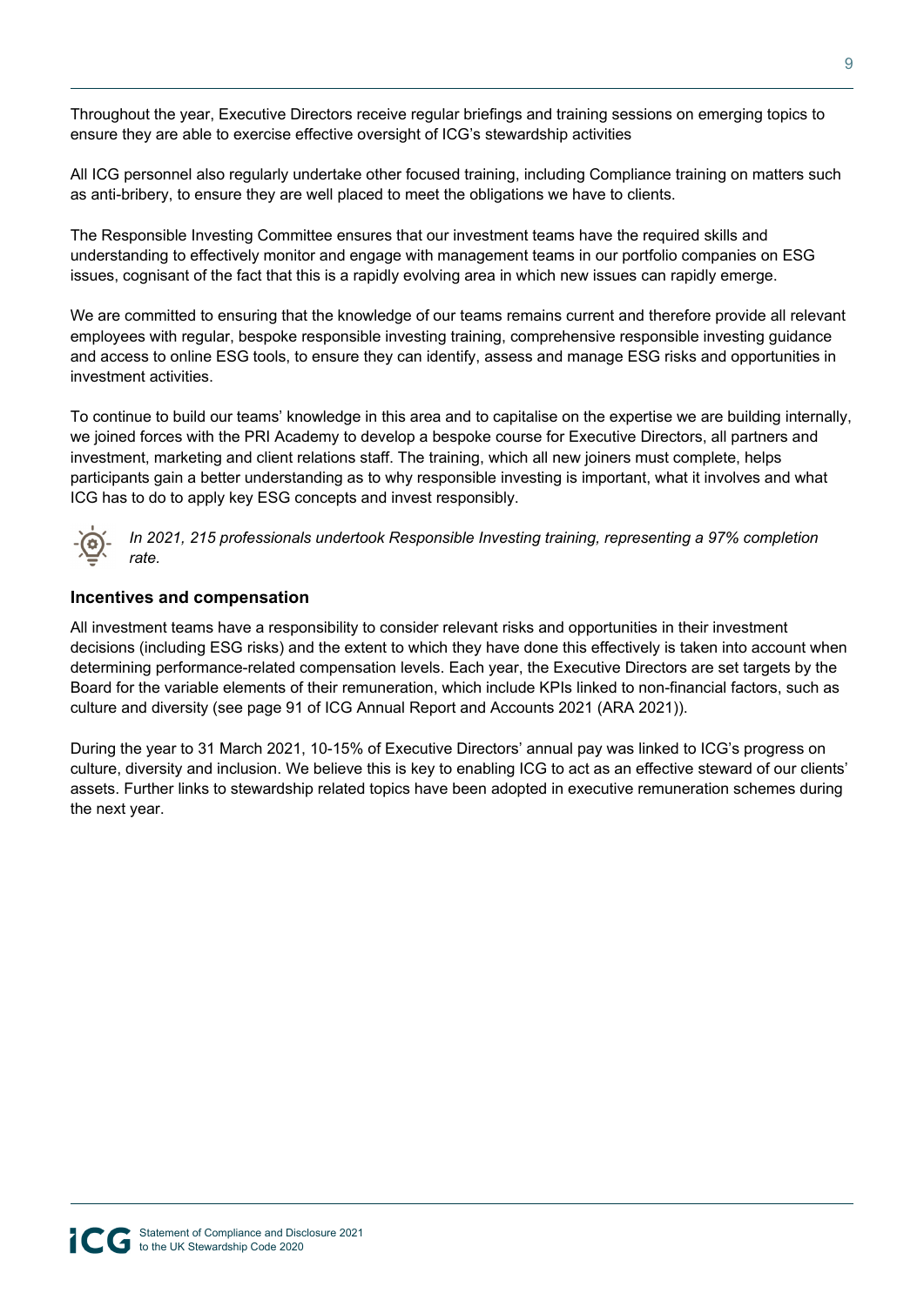# Purpose and Governance

### **Principle 3 – Conflicts of interest**

*Signatories manage conflicts of interest to put the best interests of clients and beneficiaries first.* 

ICG seeks to operate in accordance with the highest standards of compliance, ethics and corporate governance across all of our operations and investments. Moreover, all of our personnel have a responsibility to act in the best interests of our clients. To this end, we maintain an extensive framework of internal policies, procedures and controls, including a comprehensive conflicts of interest policy, which is applicable to all personnel.

Our conflicts of interest policy assists with the identification, prevention and management of actual, potential or perceived conflicts to ensure we take all appropriate steps to prevent conflicts from adversely affecting the interests of our clients and/or unduly impacting our stewardship practices on their behalf. The conflicts of interest policy is subject to annual review and is available to all personnel on our intranet page; new joiners are directed to this link as part of their induction on joining. The overall management and mitigation of conflicts of interest is the responsibility of the ICG Board, implemented on a day-to-day basis by relevant senior executives with support, oversight and monitoring from the Compliance function. We conduct a regular review of potential conflicts of interest, which is an important part of the investment approval and on-going investment management process.

Actual or potential conflicts may be managed in a number of ways, depending on the circumstances and type of conflicts involved. All ICG personnel are expected to use good judgement in the determination of how best to resolve a potential conflict, including through appropriate escalation to the Compliance department. All new joiners undertake training and assessment on areas relating to conflicts and all personnel receive mandatory annual compliance training, which focuses on identifying and managing areas of conflict. Compliance also undertake monitoring of the business to help identify potential conflicts. Our objective is to create a culture of awareness and appropriate action in identifying and reconciling any conflicts.

ICG maintains a centralised conflicts register, which consists of each identified conflict across the business, the strategies that are impacted and the actions undertaken to manage or mitigate the conflict.

Potential conflicts broadly fall into four main categories:

- deal by deal conflicts;
- strategy by strategy conflicts;
- conflicts between ICG's own interests and those of a client; and
- conflicts between the interests of ICG personnel and those of ICG or a client.

There are separate Investment Committees for each strategy to assist in the effective management of conflicts of interest. Where a deal by deal or strategy by strategy conflict is identified, conflict mitigation is typically handled as follows:

- potential conflicts are escalated to the Compliance department and logged in the centralised conflicts register;
- employees who have identified the conflict will be expected to prepare a paper detailing the terms of the conflict and proposals to avoid or manage the conflict;
- the conflict may need to be escalated to the relevant Investment Committee and where Investment Committee members may, themselves, be conflicted they would be recused from the relevant Investment Committee meeting; and
- access to information which is the subject of the conflict will be managed through physical, information and technological barriers, including password protected documentation and 'follow me' printing procedures.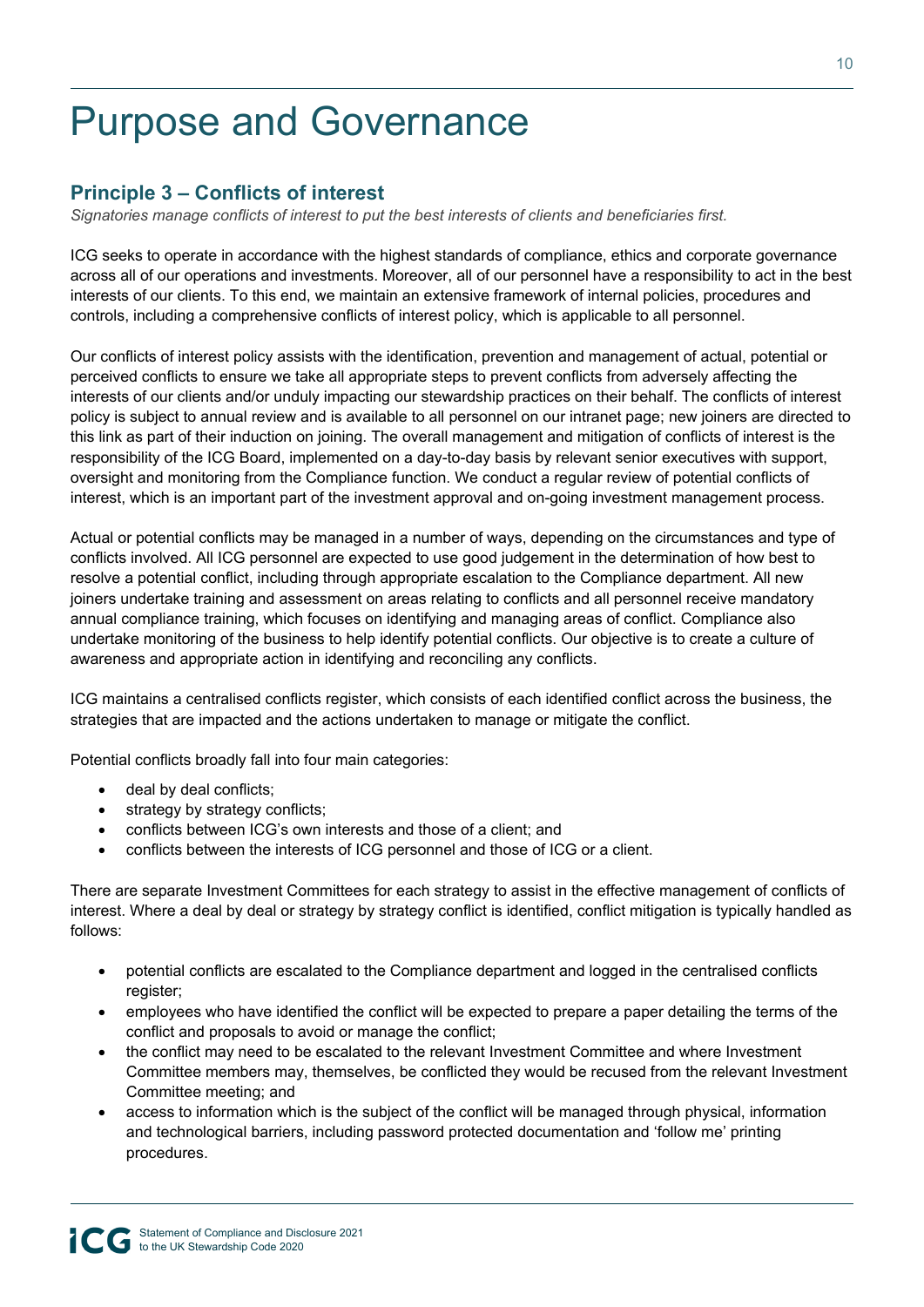In addition to the above, members of the Compliance department may act as an intermediary between conflicted teams or individuals and the potential conflict may be disclosed to clients where necessary or appropriate for best practice.

Employee conflicts are managed through our personal account dealing and outside business interests policies. Where employees identify a potential, actual or perceived conflict, they must report it to relevant senior management and the Compliance department as soon as possible.

Where it is determined that a potential conflict of interest cannot be managed by the processes above, then ICG will seek to avoid the conflict in the most appropriate way, which may be by declining to participate in the relevant transaction or including the securities of a particular company on our "Restricted List".

Our conflicts of interest policy is available to our clients upon request.

### **Case study: Managing strategy-by-strategy conflict**

Two ICG funds in two different strategies were considering investing in the same business. The deal teams working on each strategy, who were separated by physical and information barriers, were unaware of each other's involvement but as part of our standard protocols to ensure good and effective governance each notified the Compliance department of their involvement in the potential transaction. Our Compliance department, who sit above our information barriers, identified the conflict and reminded each team of their duty of confidentiality and to manage conflicts. One senior employee ordinarily sits on the Investment Committee for both strategies. Our Head of Legal and Compliance notified such employee that there was a potential conflict and that they would have to recuse themself from one of the Investment Committees. No committee papers or other information in respect of the potential investment were delivered to such employee. Each investment team continued with their typical investment processes and the conflict was fully managed. $3$ 

### **Case study: Managing potential conflicts between clients**

A number of our open-ended liquid funds expressed an interest in investing in bonds proposed to be issued by a European mid-market company. It is not unusual in such bond issuances for the overall interest from prospective noteholders to exceed the aggregate amount of the bond and this occurred on an issuance during the reporting period. Noteholder requests for the investment were "scaled back" to match the total amount available and, accordingly, the ICG trading team (who are fund agnostic) applied the ICG Group Allocation Policy, which is maintained by the Compliance function and approved by the ICG Group Risk Committee, and scaled back the allocation to our funds using a pre-determined mechanic detailed in such policy.<sup>4</sup>

#### **Grievance procedures**

In addition to our formal conflicts of interest policy, ICG has an established grievance mechanism for any employee to express concerns about a potential conflict or any other issue. We support anyone who, in good faith, discloses a failure to meet our high standards of business conduct.

All complaints are investigated in accordance with ICG's grievance or complaints procedure and the complainant is informed of the outcome once the investigation is completed.

ICG is committed to promoting a 'speak up' culture where staff feel they can raise concerns without fear of retaliation and in the knowledge that the matters they report will be taken seriously. Our Speak Up policy outlines how staff may report a concern through both internal channels (including to a Non-Executive Director) and

 $3$  Asset Classes: Private Debt and Structured and Private Equity<br>4 Asset Class: Credit

<sup>&</sup>lt;sup>4</sup> Asset Class: Credit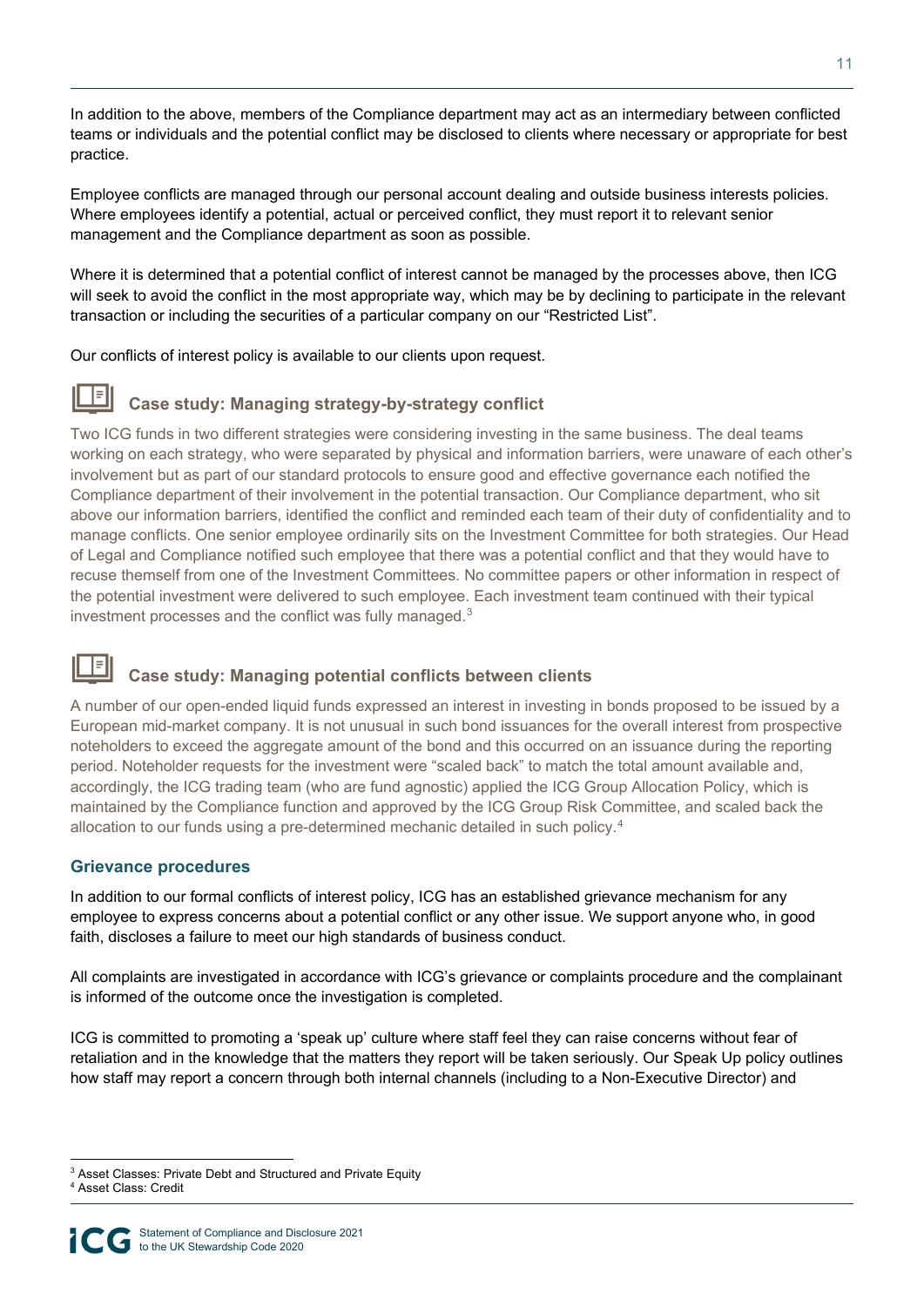external routes. All personnel globally have access to a 24/7 anonymous and confidential service, which is operated by the independent third-party EthicsPoint, to make a report.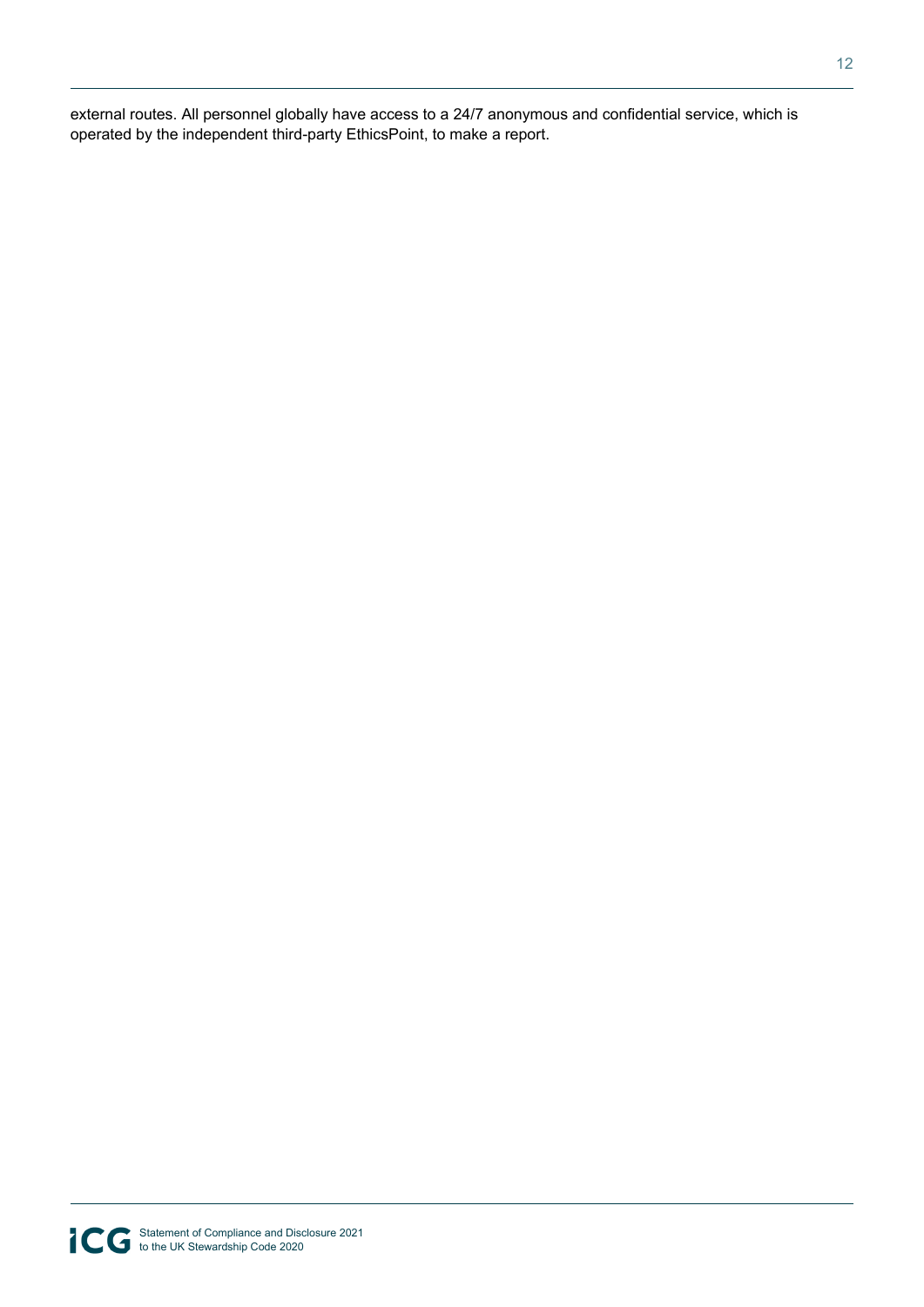# Purpose and Governance

### **Principle 4 – Promoting well-functioning markets**

*Signatories identify and respond to market-wide and systemic risks to promote a well-functioning financial system.* 

At a Group level, the ICG Board is accountable for the oversight of our Risk Management Framework (RMF), internal control assurance, and for determining the nature and extent of the risks it is willing to take in achieving our strategic objectives. The Board sets a preference for risk within a strong control environment to generate a return for clients and investors and protect their interests. That risk appetite is reviewed by the Risk Committee, on behalf of the Board, and covers the principal risks that the Group seeks to take in delivering the Group's strategic objectives. The Risk Committee is provided with management information on a quarterly basis and monitors performance against set thresholds and limits to support the achievement of our strategic objectives, within the boundaries of the agreed risk appetite. Risk management is embedded across ICG through the RMF, which ensures that current and emerging risks are identified, assessed, monitored, controlled and appropriately governed, based on a common risk taxonomy and methodology. The RMF is designed to protect the interests of all stakeholders and meet our responsibilities as a UK listed company and parent of a number of regulated entities. The Board reviews the RMF regularly and it forms the basis on which the Board reaches its conclusions on the effectiveness of the Group's system of internal controls.

During the financial year to 31 March 2021, we carried out a robust assessment of our principal risks, which led to a revised set of risks that more comprehensively capture those that would threaten our business model. The revised risks more accurately reflect the threats faced by the Group in executing its strategic objectives. Furthermore, our full Brexit strategy was successfully implemented, and we now have an established European platform with Luxembourg as our central hub, ensuring that we are well placed to meet our clients' needs in a wide variety of jurisdictions.

More details on our approach to risk management at a Group level can be found in our Annual Report.

Within our investment activities, risks are overseen by the Investment Committee and investment teams. The investment teams and investment committees therefore look at each investment opportunity within the context of the broader fund to ensure an appropriate level of diversification across for example sector and geography.

The risks that specific investments are exposed to varies by strategy and by fund. A wide-range of market-wide risks as well as company-specific risks are factored into our pre-investment diligence and presented to the investment committee as part of the investment decision. In each instance, we will look to ensure that the investment decisions we make represent an appropriate risk / reward profile for the clients in the fund whose capital we are deploying. Post investment, we continue to monitor how the risk profile of each investment changes and whether we should be taking proactive measures to ensure an appropriate risk / reward profile. In particular, early identification of a potential deterioration in a portfolio company's performance can help us preserve the value of our investment and therefore be more effective stewards of our clients' capital.

#### **Case study: Integrating climate considerations into how we manage and assess risk**

Integrating ESG risk factors into our RMF is necessary for an improved understanding of the context in which the Group operates and a greater ability to respond to the needs of our clients and other stakeholders. The Risk Committee oversees the Group's risk management framework and controls associated with it, including ESG and in particular, the long-term and persistent nature of climate-related risks. In doing so, we are committed to aligning our approach with the Taskforce on Climate-related Financial Disclosures (TCFD) recommendations. ICG's latest disclosure to the TCFD recommendations are included on page 34 of ICG ARA 2021.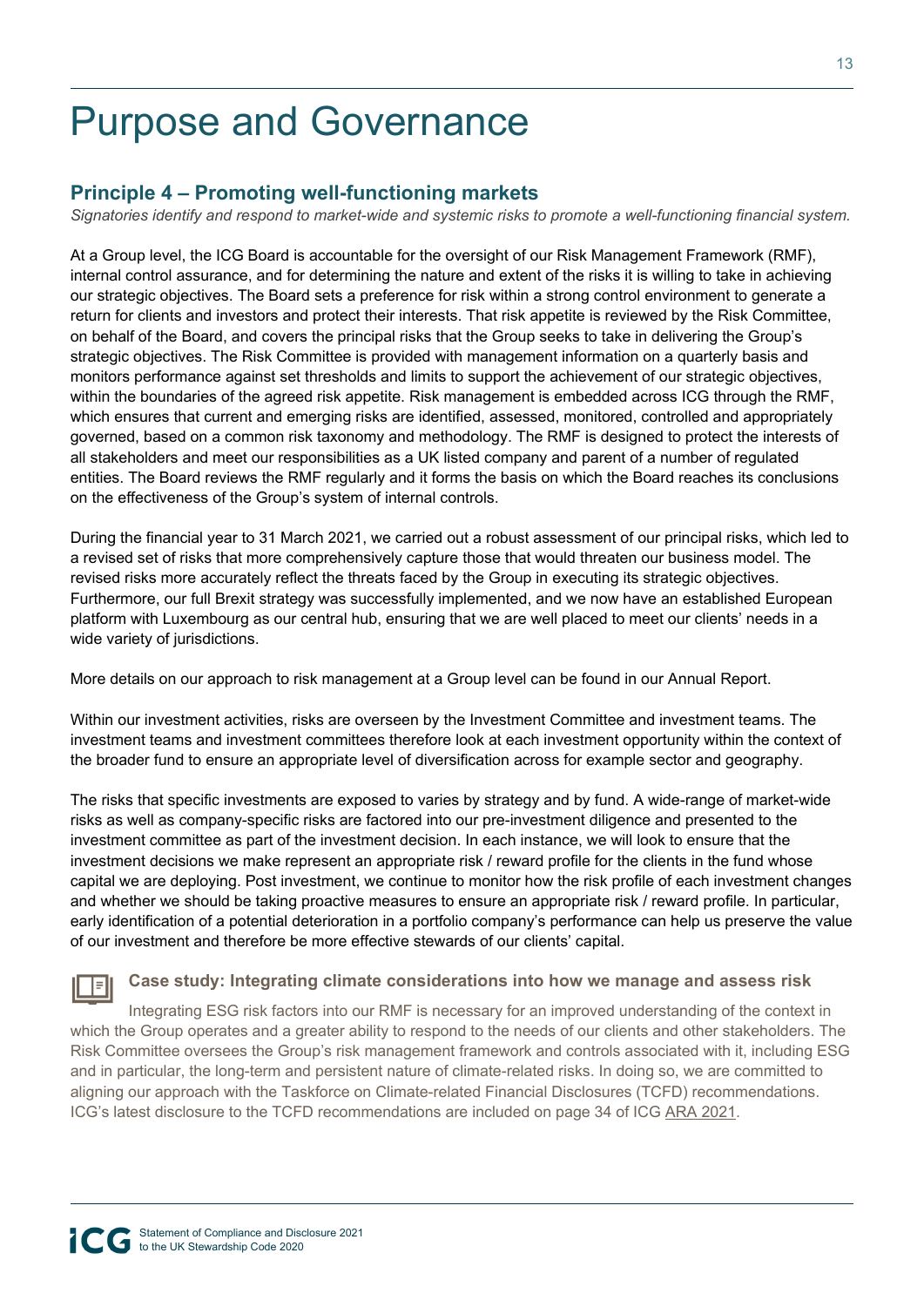Over recent years, we have increased our efforts to focus on understanding, assessing and addressing climate risk across our investment strategies. As part of these efforts, we have bolstered the integration of climate change considerations at each stage of the investment process.

#### **Climate risk assessment**

We have already taken the decision to exclude any direct investment in companies which generate the majority of their revenue from coal, oil or gas.

For each potential investment opportunity, we assess its exposure to material climate-related risks through a proprietary Climate Risk Assessment tool which incorporates industry sub-sector, transition and physical risk parameters. The tool utilises various data sources, including TCFD, the SASB standards, ThinkHazard, Climate Change Performance Index and the World Bank Carbon Pricing Dashboard. Each investment opportunity receives a climate risk rating. For opportunities identified as having a higher exposure to climate related risks, additional analysis must be completed before the investment can go ahead and the findings of the assessment are carefully considered by the relevant Investment Committee.

Post-investment, we continue to monitor the exposure of each investment to climate risks and opportunities and, where relevant, we include climate risk as part of our sell-side ESG due diligence process.

In 2020, we conducted a climate scenario analysis of our existing portfolio across all key strategies, working closely with an expert consultant. This involved an initial high-level screening of over 700 holdings to identify those with higher exposure to climate-related risks in accordance with the TCFD guidance. This culminated in a scenario analysis exercise for 35 portfolio companies based on 20 scenario indicators, and a heatmap to highlight the exposure of each company to:

- physical risks, including drought and water stress, cyclone impacts, extreme temperature, flooding and wildfires (up to 2050); and
- transition risk, at intervals of every five years, from 2020 to 2040.

The findings of the scenario analysis have significantly contributed to the development of our Climate Risk Assessment tool, helped us to revise our Climate Policy and extend our Exclusion List to include investments related to coal, oil and gas. It also gave us a good opportunity engage with portfolio companies where we had access to management, by sharing the assessment results and discussing potential next steps.

#### **Strategy and innovation**

Climate change mitigation and adaptation at fund level has been a priority – and a significant opportunity – for us and has been a key consideration in the launch of new products. At present, we manage three funds which include explicit sustainability aspects: Infrastructure Equity, Sale and Leaseback and Real Estate Partnership Capital Fund VI. Each of these funds has a ESG framework designed to align with specific Sustainable Development Goals (SDG), all of which incorporating climate-focused SDGs, including SDG 7 (Clean Energy) and SDG 13 (Climate Action).

The latest fund in our European Corporate strategy, ICG Europe Fund VIII (which had its first close in April 2021), has adopted an enhanced ESG framework, under which the fund will implement ICG's enhanced ESG Engagement Strategy which focuses on driving performance improvement across three key themes: climate change, human capital management and D&I. Within each theme we have set overarching objectives and core KPIs, and we engage with management teams to agree company-specific targets and assign responsibility. Crucially, portfolio companies will be required to set ambitious emission reduction targets aligned with sciencebased targets (SBTs). We have also linked our climate-related ambitions with our corporate and fund financing which has proven to be an effective mechanism to strengthen the implementation of our climate change efforts.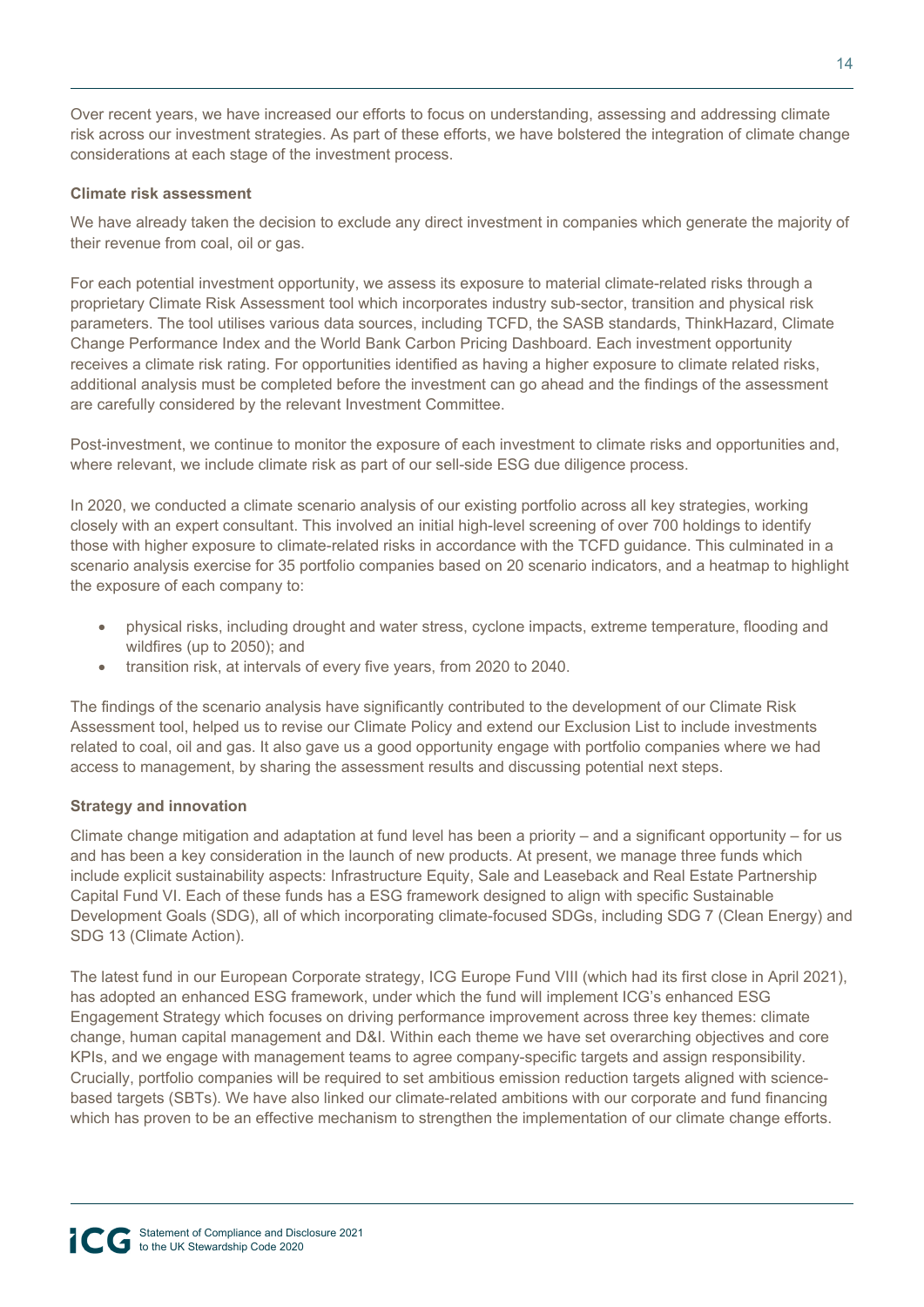# Purpose and Governance

### **Principle 5 – Review and assurance**

*Signatories review their policies, assure their processes and assess the effectiveness of their activities.* 

ICG has a number of policies and manuals that support our governance practices and provide guidance for our daily activities. These policies and manuals include, but are not limited to:

- ICG Group Compliance Manual;
- ICG Group Allocation Policy;
- ICG Group Anti-Bribery and Corruption Policy;
- ICG Group Financial Crime Policy;
- ICG Information Walls Policy;
- ICG Group PA Dealing Policy;
- Speak Up Policy;
- ICG Data Breach Policy:
- ICG Data Protection Policy;
- ICG Business Continuity Policy;
- ICG Third Party Security Management Policy;
- Global Employee Handbook;
- Travel and Expenses Policy; and
- Responsible Investing Policy.

Our policies are overseen by our Executive Directors, the Global Head of Compliance and other senior executives, as applicable. They are updated at least annually but also kept under ongoing review and updated sooner if required, depending on a number of factors including the ever-changing regulatory landscape, client expectations and needs and industry best practice. All key policies are formally reviewed on an annual basis by the ICG Risk Committee and available to our clients as part of due diligence reviews on our funds.

All of our polices and manuals are accessible by all our personnel on our intranet page and each employee is required to annually attest to having read the updated ICG Group Compliance Manual, which aggregates a number of our business critical and key regulatory policies. Moreover, all staff are notified when there is an update to a relevant policy or manual.



#### **Case study: Assessing the effectiveness of our policies**

As a result of Covid-19, it was acknowledged by senior management that our travel habits and needs should be reviewed. This, coupled with our longer term aspiration to reduce our travel emissions, resulted in us proactively amending our Travel and Expenses policy. A full review of the policy was conducted and approved by our Executive Directors. A number of clarifications and amendments were made to improve travel efficiencies, ensure appropriate cost controls and ultimately save ICG and its clients' money.

#### **Case study: Enhancing our Responsible Investing Policy and ESG integration processes**

Over the last year, ICG has significantly increased the focus on ESG across the firm as a whole, with the roll out of an enhanced ESG framework, achieved with the input and oversight of the Responsible Investing Committee.

Our Responsible Investing Policy, which provides the overarching charter for our approach to responsible investment and covers 100% of ICG's assets under management, has been updated to reflect our enhanced approach to climate-change-related topics following the extensive climate scenario analysis we undertook in 2020 (and further detailed in principle 4 above).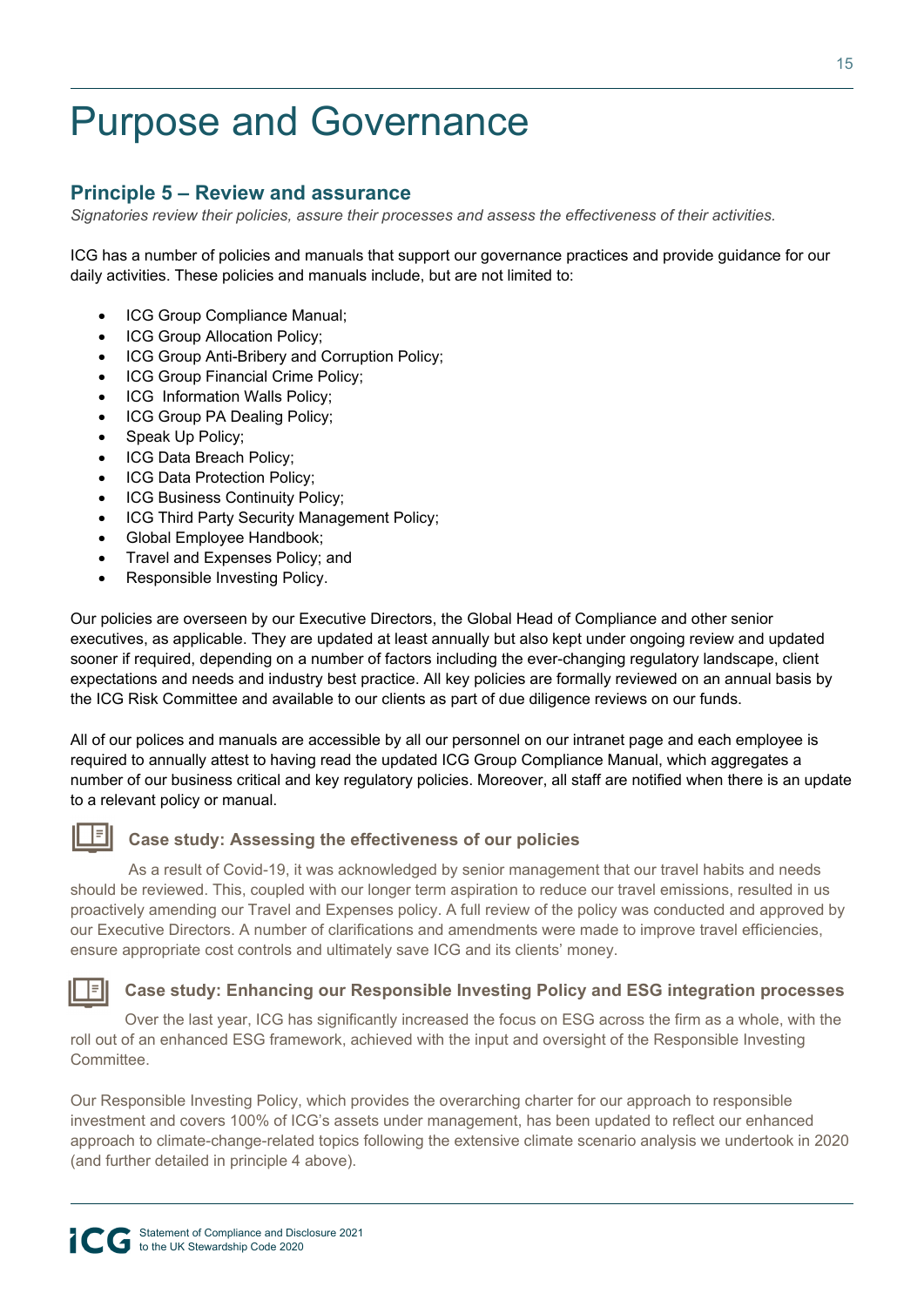We participate in several widely recognised external assessments to ensure the continuous improvement of our approach to, and policies and processes in respect of, responsible investing and ESG integration. We are, therefore, abreast of the latest industry best practice and potential areas for enhancement. ICG has participated in the PRI annual assessment since 2013. In the most recent cycle, we achieved top scores ('A+') in the Strategy & Governance and Private Equity modules, and 'A' score in the Fixed Income module. These scores compare favourably to the median peer scores of 'A', 'A', and 'B' respectively. We also take part in the CDP Climate Change Assessment and in the most recent cycle, ICG maintained its 'A-' Leadership score.



### **Case study: Reviewing hiring policies and practices**

ICG has enhanced its hiring practices during the reporting period through the appointment of a focused in-house recruitment team, who are dedicated to assisting with our commitment to increasing our talent diversity and addressing our gender pay gap, active dialogue with external head hunters to ensure they provide gender parity in the CVs they send, and unconscious bias interview training for our hiring managers. We have also invested in a Talent Development team to ensure the ongoing development of our personnel. This has benefited clients by ensuring that we have access to the widest possible talent pool and that the skills and expertise of those within the business who are managing investments on behalf of clients are continually improving.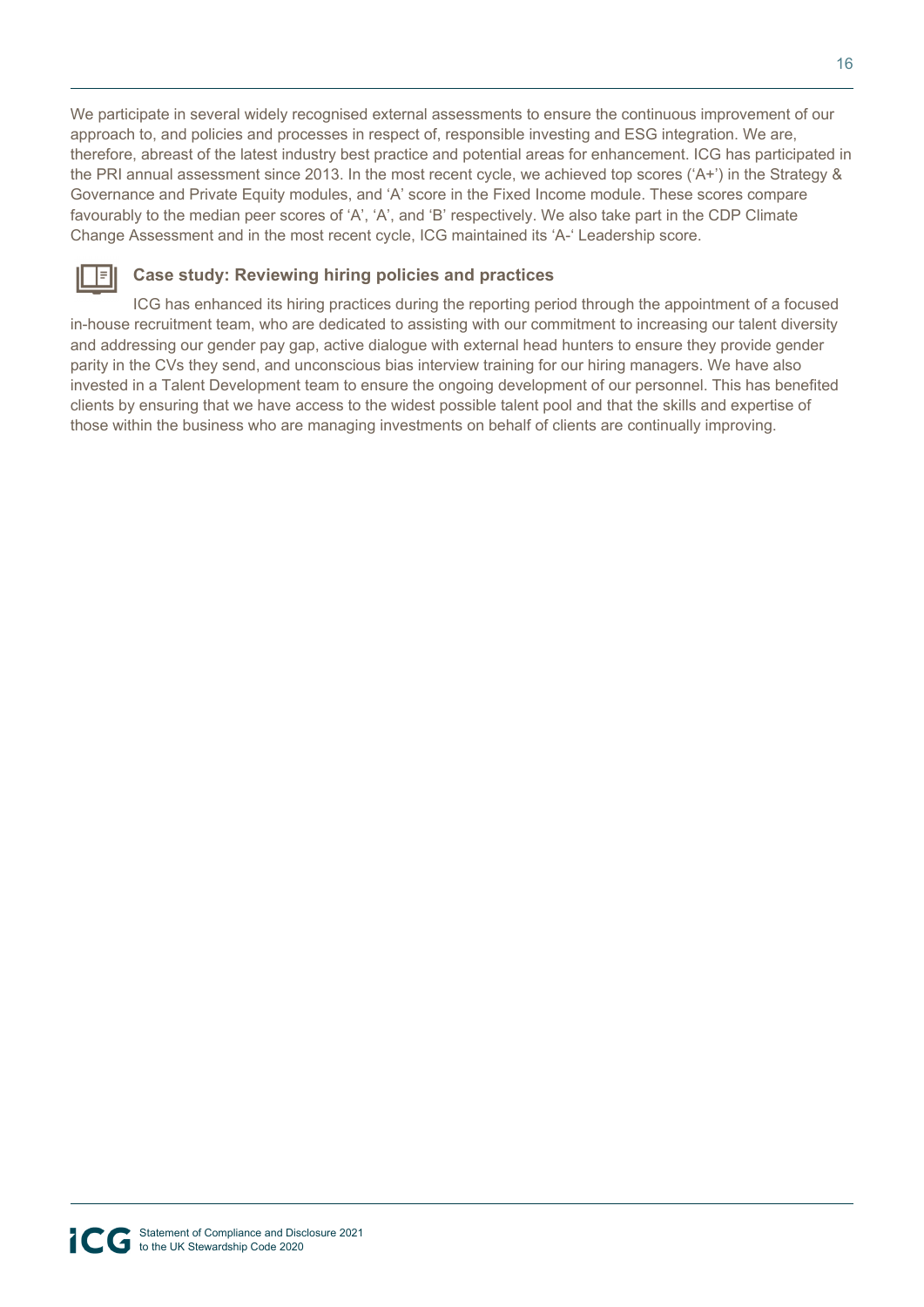# Investment Approach

### **Principle 6 – Client and beneficiary needs**

*Signatories take account of client and beneficiary needs and communicate the activities and outcomes of their stewardship and investment to them.* 

We manage \$61.5bn<sup>5</sup> of third-party assets globally on behalf of 476 clients (at 31 March 2021).

#### Our client base<sup>6</sup>

Our clients are all sophisticated investors, mostly institutions who have a range of investments across the alternative asset management space.



The exact timeframes we consider appropriate for our investment activities and clients vary depending on the strategy, but our funds typically are closed-ended vehicles with contractual lives of approximately 7 – 12 years; approximately 85% of our AUM is structured in this way. Each fund will contain a number of investments, and within each fund, we typically intend to hold each investment for roughly five years. We believe this time horizon enables us to focus on creating long-term value and aligns our clients' interests with those of the portfolio company.

<sup>5</sup> At 30 June 2021

<sup>6</sup> At 31 March 2021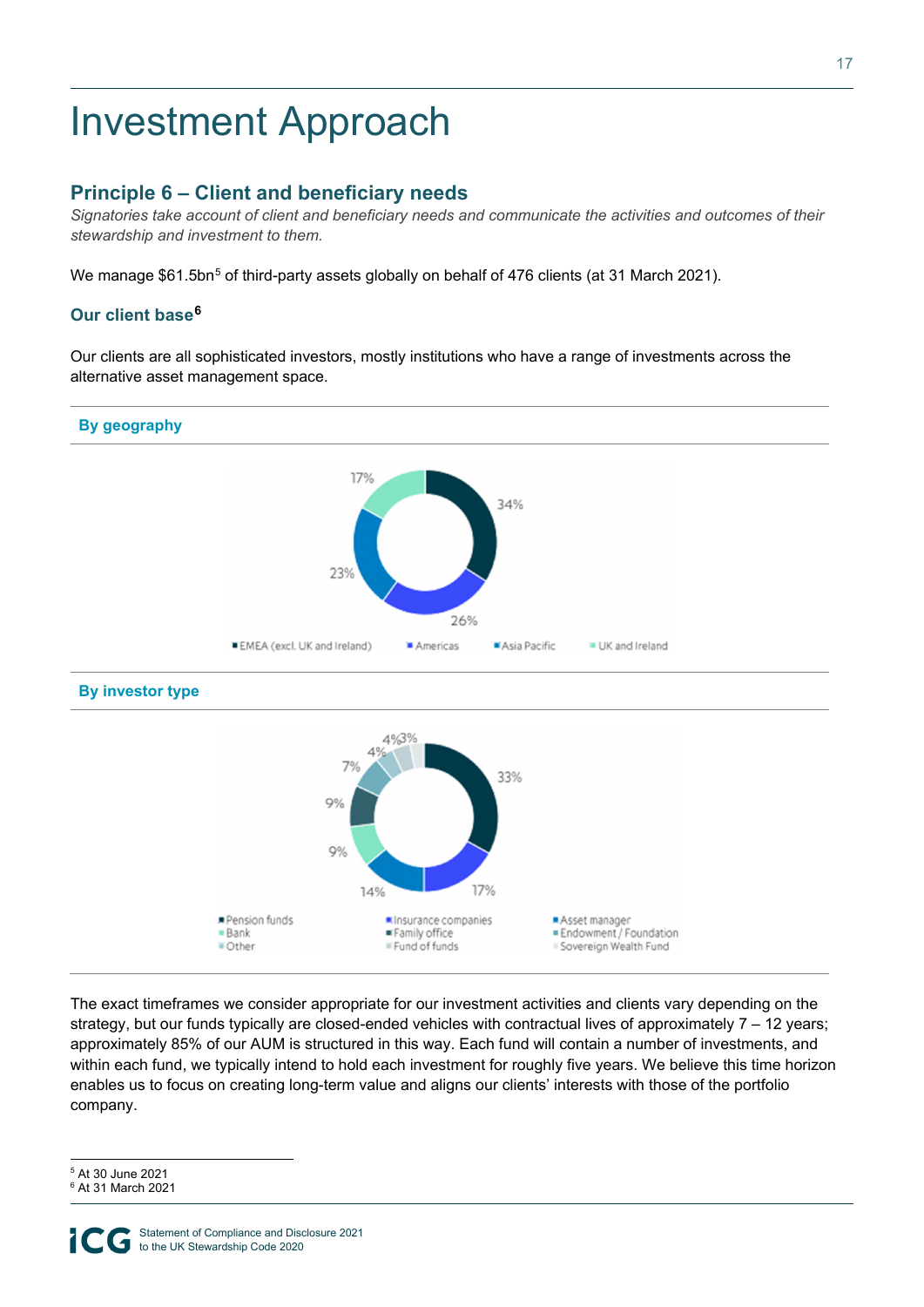When committing to a fund, our clients undertake detailed due diligence of the fund documentation, investment team, investment committee and the fund's investment remit and track record (if applicable). Clients may also enter into side letters where that client's requirements (whether in relation to investment approach, specific additional reporting or investment appetite) are documented. As a result, client expectations and the relationship with ICG are clearly documented and understood at the outset of their commitment to the fund, and these expectations and obligations are considered throughout the life of the fund.

#### **Communication with our clients**

Our in-house Marketing and Client Relations team engages regularly with all clients and potential clients, providing detailed updates on fund performance, new funds and other business developments. We hold annual client investor days and investor conferences, ensuring our clients have access to our in-house distribution team as well as senior management and members of our investment teams. We also conduct more regular interactions and ongoing relationship meetings with existing clients, and provide regular update reports on the performance of their investments.

The purpose of these meetings is broad, but in general meetings enable us to update clients on the portfolio, and provide clients with an opportunity to discuss any concerns that they have, so that we may respond appropriately.

ESG reporting is forming an increasingly integral part of our client reporting, including around climate change. Our Responsible Investing Policy, which includes our Climate Policy, is made available to all clients. We communicate to clients on how a number of topics including how ESG is integrated into our investment process, the ESG objectives of individual funds and details of key ESG factors considered.

#### **Seeking clients' views**

As part of our approach to ensuring we understand our clients and prospective clients' evolving priorities, our ongoing dialogue covers, as relevant, matters related to stewardship. In addition, we periodically undertake a comprehensive survey of client views covering all aspects of their relationship with ICG, including our approach to integrating ESG requirements into the investment process. During our last survey we undertook we received feedback that clients would like more information about how we were integrating ESG considerations on their behalf. As a result of this input, we enhanced our Responsible Investing policy to incorporate an ESG Exclusion List. We have also made a number of changes to increase the clarity of our reporting around how we integrate ESG considerations into our investment decision-making and how we engage with companies in our portfolios (see case study). We will run another survey in 2022.

#### **Case study: Improving our client reporting in response to client feedback and macro changes**

We have acknowledged that consistent reporting of ESG and climate-related data is crucial and with regulation increasing in this area, we wish to pre-empt our obligations and provide greater transparency to our clients. To this end, starting in 2022, we will adopt an enhanced approach to ESG reporting to investors across all asset classes. The exact nature of this reporting will vary across our asset classes and is dependent on a number of factors, including our ability to influence and/or access, the management teams of portfolio companies.

At a minimum, we intend to include an ESG rating distribution, which we have developed in conjunction with an external consultant, across the portfolio and fund level carbon footprint metrics, in line with the TCFD recommendations for asset managers. For strategies with greater influence over the capital structure, we will also seek to report, where possible, against our core ESG KPIs, relevant SFDR principle adverse impact metrics and our annual ESG Survey framework.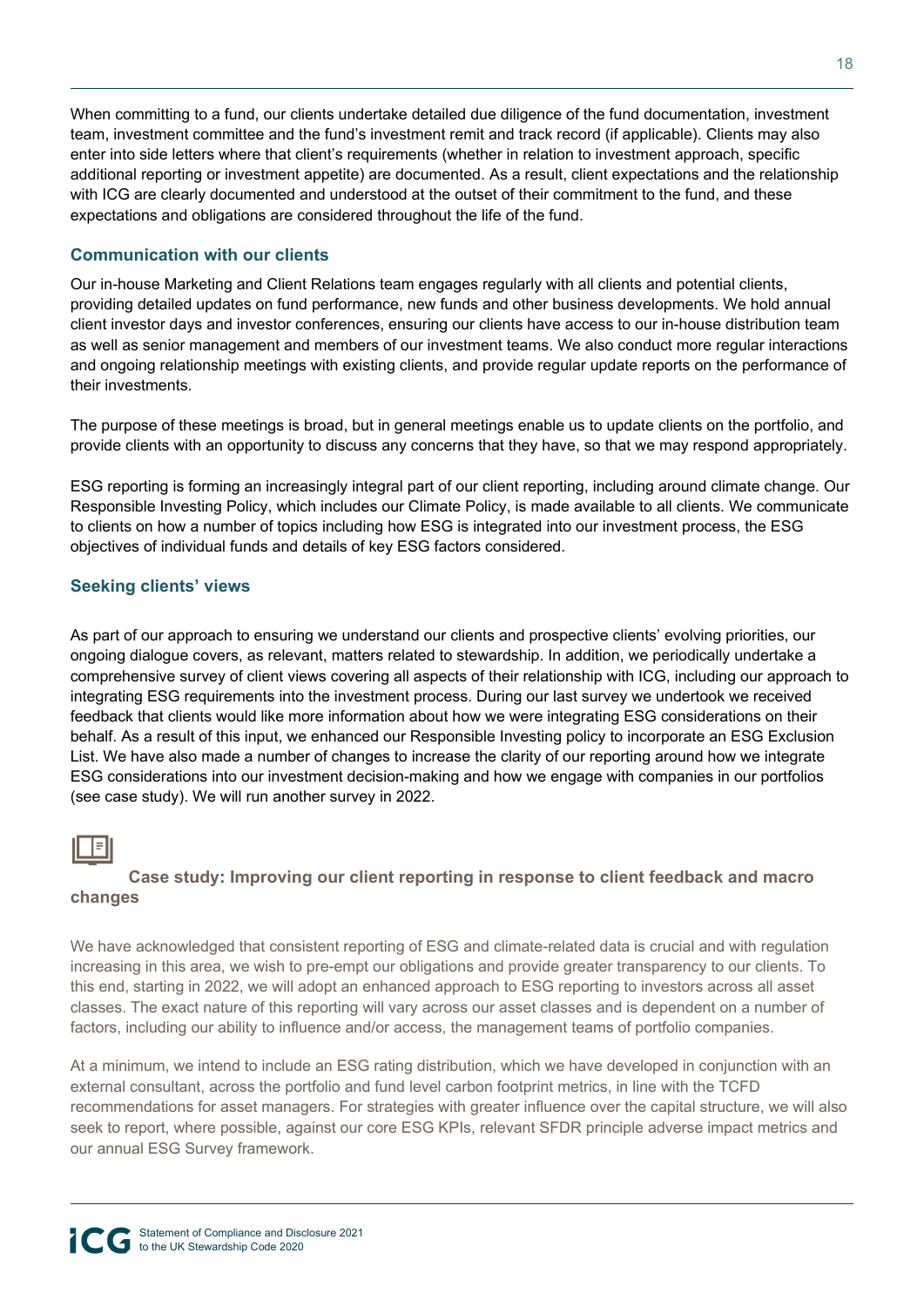We are also implementing a dedicated ESG data management system across the firm to streamline our data collection, analysis and reporting to our clients and to enhance our ability to harness the insights needed for more targeted engagement with portfolio companies.

Separately, as a result of the Covid-19 pandemic, we significantly and proactively enhanced our client reporting, including regularly providing analysis on the impact of the pandemic on each asset class. The content and frequency of this reporting and interaction with our clients was regularly amended to reflect 'real time' client feedback given the pace at which the global environment was changing, particularly during the early stages of the pandemic.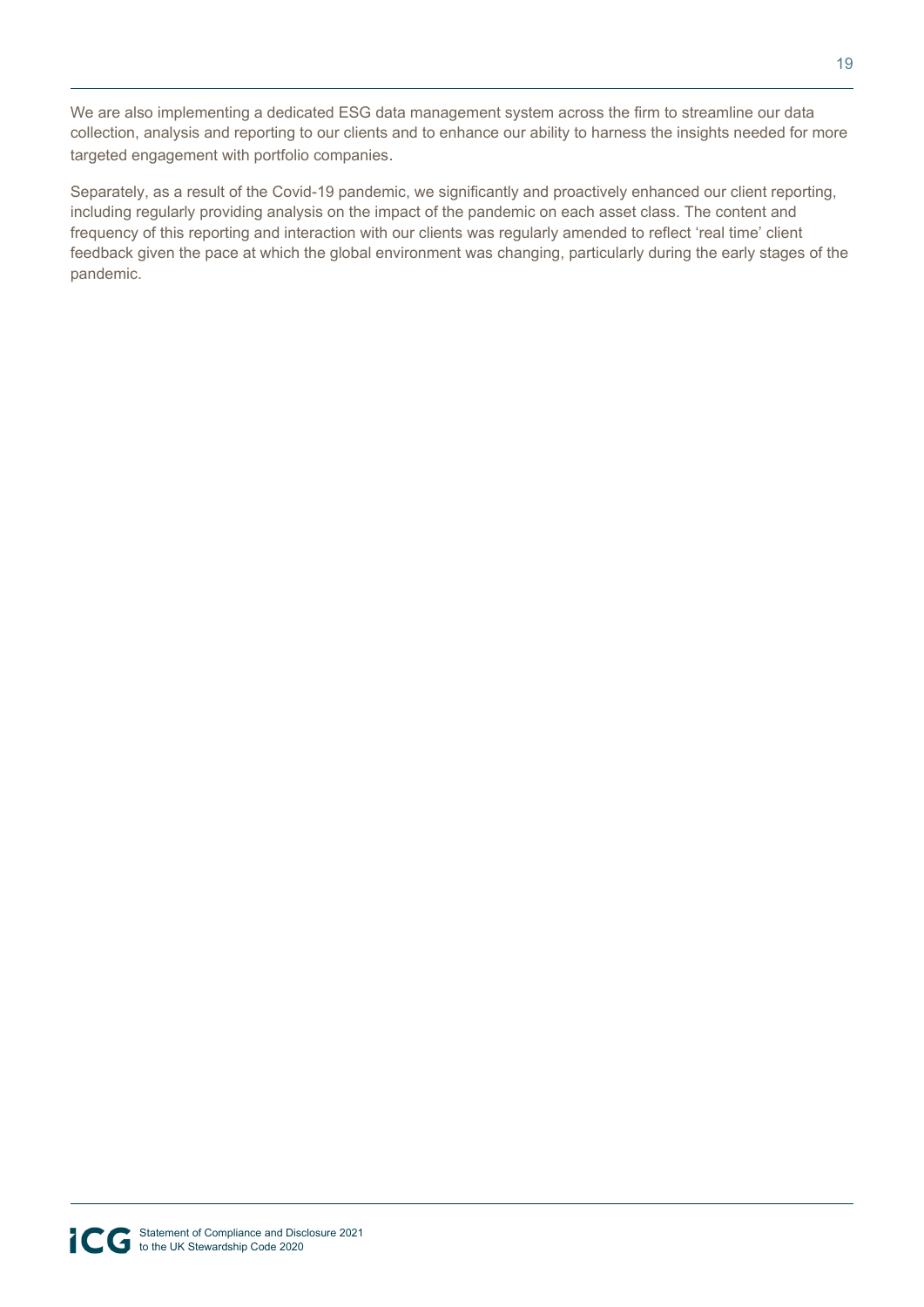# Investment Approach

### **Principle 7 – Stewardship, investment and ESG integration**

*Signatories systematically integrate stewardship and investment, including material environmental, social and governance issues, and climate change, to fulfil their responsibilities.* 

We believe that environmental, social and governance issues are an important driver of investment value and source of investment risk. ICG has been a signatory to the UN Principles of Responsible Investing (PRI) since 2013, and an active contributor to a range of industry collaborative initiatives in partnership with initiative Climat International (iCI), PRI, CDP, World Resource Institute (WRI), Invest Europe, the British Venture Capital Association (BVCA) and International Limited Partners Association.

The day-to-day management of ICG, including oversight of ESG matters, is the responsibility of the Executive Committee. At a Group level, we focus on where we have a material footprint and meaningful impact. Within Environment, we focus on climate change; within Social, we focus on human capital management and diversity and inclusion (D&I); and within Governance, we focus on robust governance and risk management.

The integration of ESG considerations into our investment activities is led on a day-to-day basis by the Head of Responsible Investing, who sits within the Investment Office which in turn reports to the CEO. To ensure that our approach to Responsible Investing is appropriately integrated, ICG has established a Responsible Investing Committee. The committee currently comprises 10 members drawn from ICG's investment teams as well as the Head of Responsible Investing. It is chaired by the Head of the Investment office and is responsible for, amongst other things:

- Ensuring that ESG considerations are integrated throughout the investment process for each strategy, in accordance with ICG's Responsible Investing Policy and Responsible Investing Framework;
- Ensuring that ICG's investment teams have the required skills and understanding to effectively monitor and engage with company management in our portfolio companies on ESG issues; and
- Monitoring the wider landscape of ESG issues to identify new and emerging issues and ensuring action is taken to implement ESG-related legislation, industry initiatives or ICG initiatives.

Our Responsible Investing Policy provides the overarching charter for our approach to responsible investing and covers 100% of ICG's assets under management. Our Responsible Investing approach is an internal point of reference that provides practical guidance for our investment teams. For each investment strategy, we analyse material ESG issues at each stage of the investment process, from screening through due diligence, closing, monitoring and eventual exit. Each ICG investment strategy implements relevant ESG considerations, depending on the nature of the strategy and the level of influence over and access to management.

#### **Integration of ESG considerations in investment and stewardship activities**

The vast majority of ICG funds in the market are classified as SFDR Article 8(funds that promote environmental and/or social characteristics). Each ICG investment strategy takes into account relevant ESG considerations, depending on the nature of the strategy and the level of influence over, and access to, management.

#### **Pre-Investment**

For many of our strategies, the best opportunity to fully understand the ESG implications of an investment and to exert influence are largely at the time of initial investment. We start by considering our Exclusion List, as defined in our Responsible Investing Policy, to ensure that we do not make direct investments in companies that we consider to be incompatible with the corporate values and responsible investment approach of the firm.

All investment opportunities are screened using a standard ESG Screening Checklist (Checklist). The Checklist identifies potential ESG risks by industry sector and geography, including environmental concerns (with specific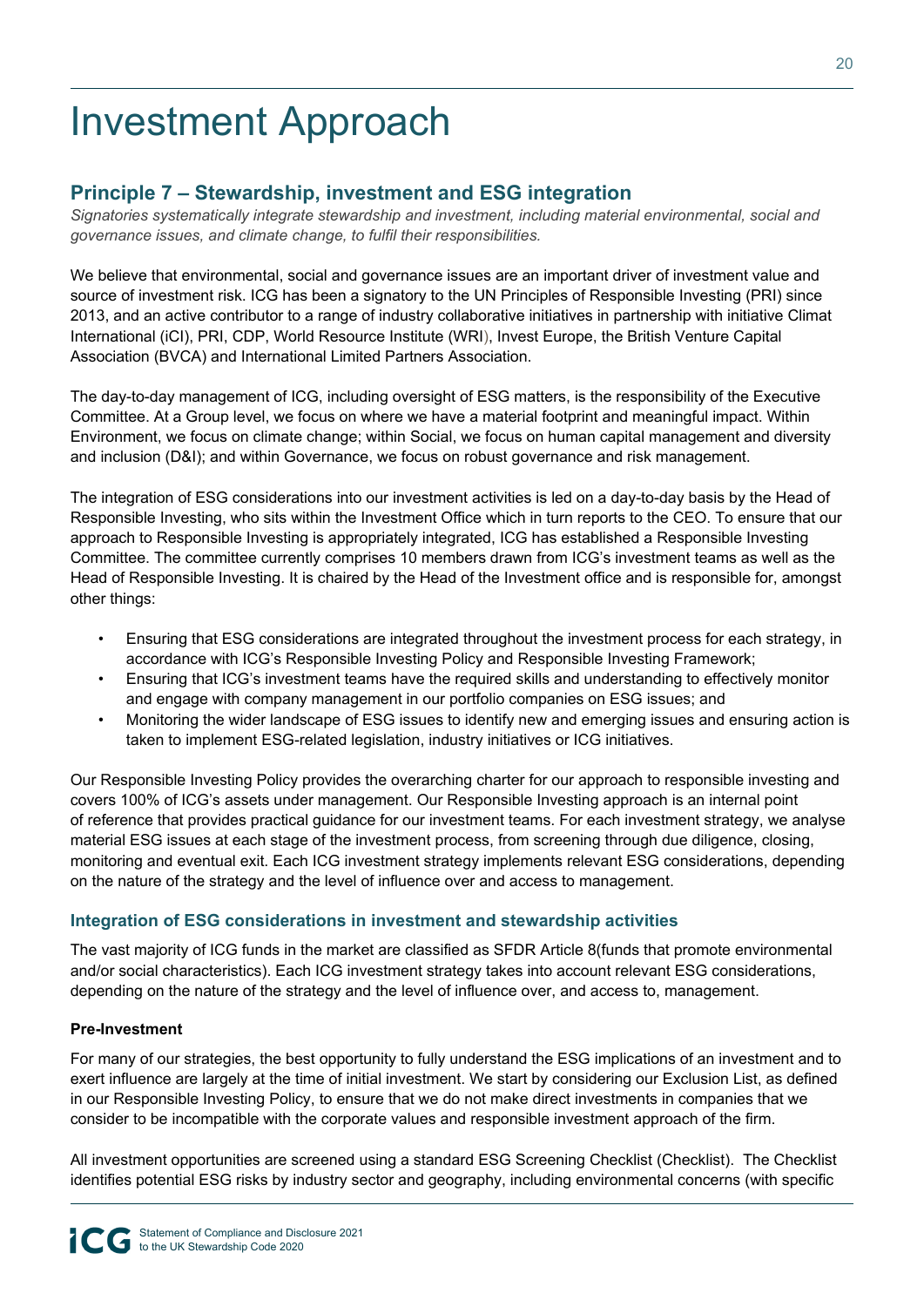questions on climate change and a climate risk rating), social concerns (incorporating community, supply chain, human resources and health and safety-related issues) and corporate governance and ethical concerns. The Checklist also includes our Climate Risk Assessment tool. In addition, investment teams have access to a negative reputational events screening tool called RepRisk and our Compliance department undertake thorough KYC and anti-money laundering checks before we close every deal.

The results of this process are recorded in each investment proposal, so that the Investment Committee can confirm that ESG-related issues have been explicitly assessed and ensure they are considered when making an investment decision.

In situations where ICG has significant influence in the capital structure, external ESG due diligence is typically conducted as standard, and the results incorporated in the Investment Committee papers. Where material issues are identified, the Investment Committee may request further action is taken to ensure these issues are properly investigated or require further actions to be taken following an investment.

Following on from the introduction of our standard ESG Screening Checklist and Climate Risk rating in 2020, we recently developed a pre-investment ESG rating which will gradually be rolled out to relevant ICG strategies, starting with our Credit and Private Debt asset classes in 2022. The rating framework will enable us to assess the overall portfolio exposure to ESG-related risks and will form part of our ESG reporting to investors.

#### **Post-Investment**

Where ICG has significant influence in the ownership or capital structure of companies, or with the existing private equity sponsor, we engage with management to ensure they deliver high levels of corporate responsibility. Where appropriate we also exercise our influence at the board level of a portfolio company and engage with them on strategy, risk, performance and governance matters.

In strategies where ICG has influence and access to management, we look to maintain strong relationships with management at portfolio companies, and with controlling private equity sponsors, as relevant. These relationships allow us to maintain an ongoing dialogue around the ESG factors impacting the business and allow us to exert influence, wherever possible. For these companies, we circulate our Annual ESG Survey to better understand how they are managing ESG issues. Our Annual ESG Survey includes questions on risk assessment and management, governance, environmental management, climate change, and social performance.

In strategies where ICG is a minority stakeholder or where the nature of the strategy limits our ability to influence management with regards to ESG, we seek to monitor ESG risks and engage with management and other investors insofar as is feasible.

#### **At exit**

In strategies where ICG has influence and access to management, we typically consider engaging a specialist to conduct sell-side ESG due diligence in preparation for exit, to ensure that we are supporting the company to continue to make progress on ESG and so that the potential buyer has a good understanding of the ESG risks and opportunities.

#### **How ESG considerations influence our investment decisions**

ESG considerations are an integral part of making investment decisions and, as such, there are deals we decline or assets we exclude because they do not meet our robust ESG standards. For instance, in early 2021, after extensive internal discussion among the Group's Executive Directors, portfolio managers and Responsible Investment team, ICG took the decision to exclude any direct investment in companies which generate the majority of their revenue from coal, oil and gas (see our Responsible Investing Policy for further details).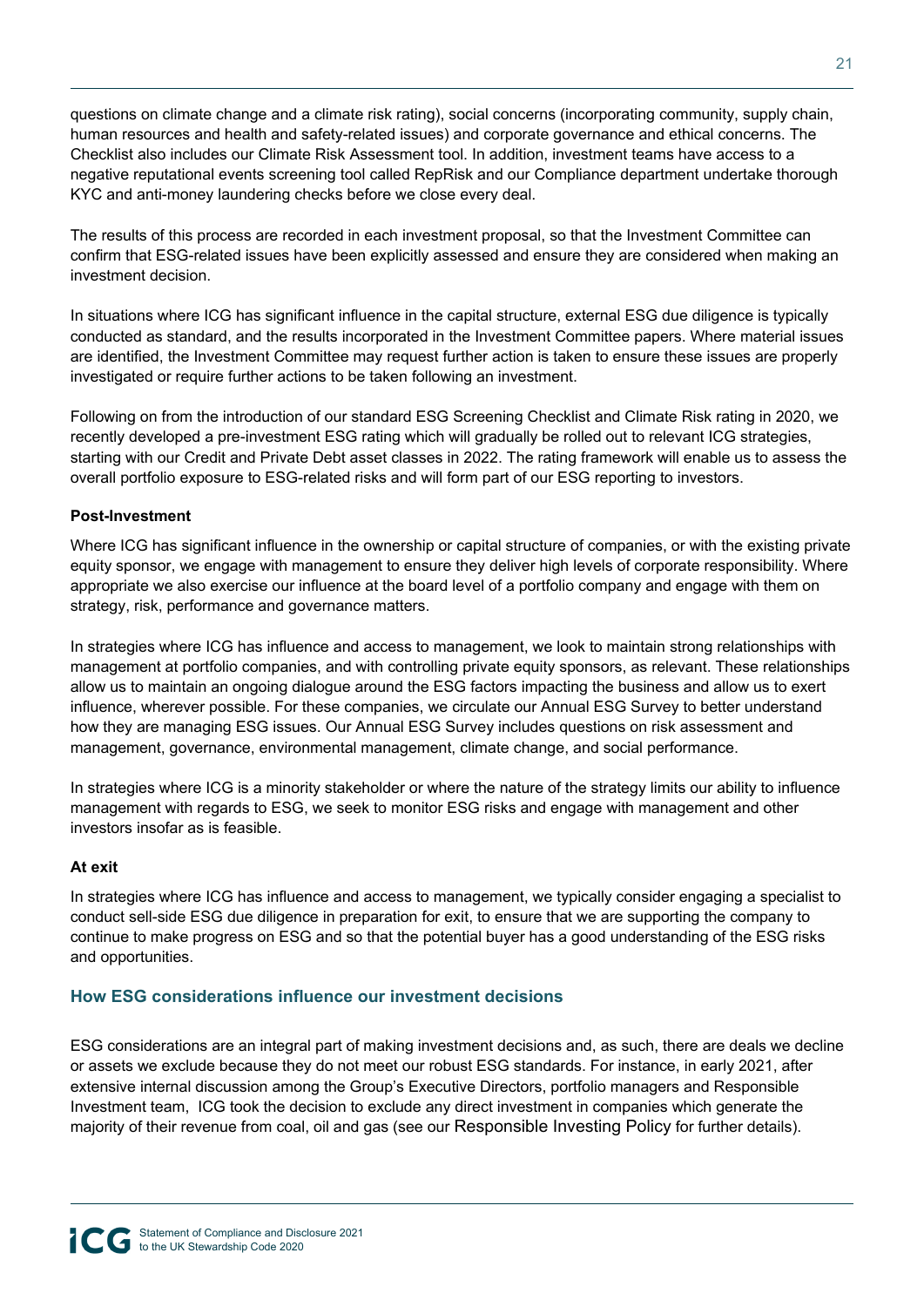In the 18 months to 31 December 2020, more than 100 investment opportunities were not approved due to ESG concerns, such as reputation risks, climate risk, corporate governance, and bribery and corruption concerns.<sup>7</sup>



#### **Case study: Specialty finance investment declined**

One such example was an investment decision concerning a direct-to-consumer specialty finance company that focused on debt management solutions and providing liquidity for structured settlements. Although the company was operating in a regulated industry, ICG had concerns given the company's financial products potentially charged excessive interest rates and targeted low-income less financially sophisticated investors. ICG took the decision to decline the investment. $8$ 



#### **Case study: Deep-dive on climate risk**

In 2021, ICG invested in a global leader in grape-derived value-added natural ingredients, which transformed grape by-products generated during the wine-making process. The company's business model relies on sourcing agricultural by-products and on the quality and output of grape harvests.

As a result of the outcomes of our standard ESG due diligence, we decided to expand the scope to undertake a deep-dive assessment of the exposure of the company to physical and transition climate risks. The findings of the report provided context and recommendations for further developing the climate resilience of the business, with a focus on its supply chain of raw materials. In addition, we are working with the company's management team to set ambitious science based emission reduction targets  $.9$ 

<sup>&</sup>lt;sup>7</sup> In the 18 months to 31 December 2020.

<sup>8</sup> Asset Class: Structured and Private Equity.

<sup>&</sup>lt;sup>9</sup> Asset Class: Structured and Private Equity.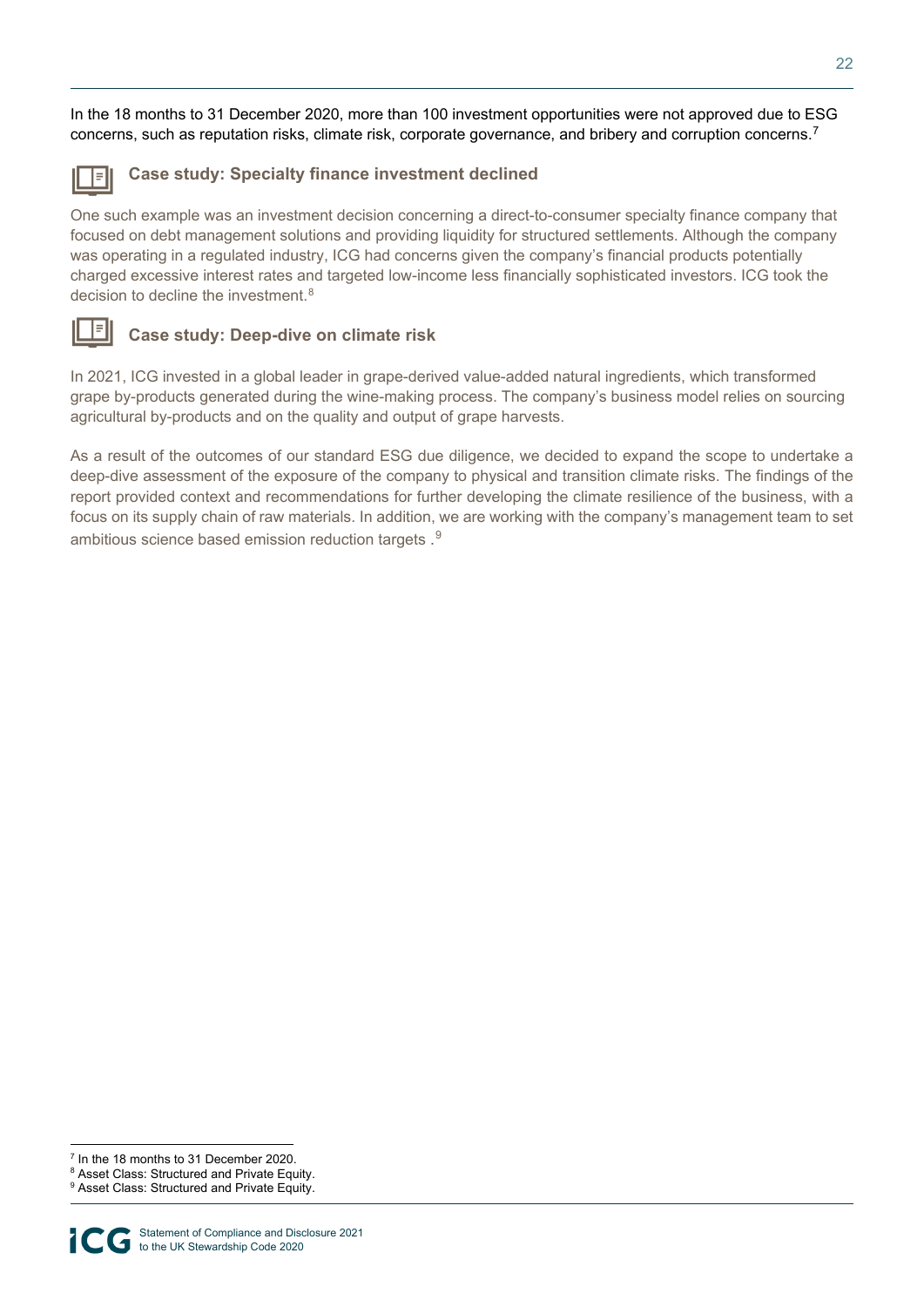# Investment Approach

### **Principle 8 – Monitoring managers and service providers**

*Signatories monitor and hold to account service providers.*

As an active asset manager, typically investing in unlisted assets, the majority of our activities are undertaken inhouse. Where we believe efficiencies may be improved, we outsource certain services to experienced marketleading providers for example our third party administrators, who assist in the onboarding of, and satisfying certain reporting obligations to, our clients. ICG personnel are responsible for the service delivery of such third party providers and they actively and regularly review the quality of the service provision and escalate any issues to our Head of Operations and IT or our Executive Directors, where applicable. In advance of the appointment of all service providers, thorough due diligence is undertaken.

Service providers are not used to directly support our stewardship or ESG integration specifically, but they are used as a source of data and analytics to inform discussions with companies and supplement the analysis of our teams in relation to investment decision-making. In each case the provider has a clear remit. ICG does not outsource any of its investment or stewardship responsibilities to service providers.

As part of the climate scenario analysis of our existing portfolio across all key strategies, we used a third party expert consultant. We engaged with the consultant on a regular basis to ensure they were meeting their service delivery targets. The findings of the analysis have significantly contributed to the development of our comprehensive Climate Risk Assessment tool and helped us to revise our Climate Policy, extend our Exclusion List, to include coal, oil and gas and meaningfully engage with portfolio companies on climate related issues.

In addition, we use third party ESG consultants for expert ESG due diligence on investments where we will be exercising significant influence. Both our investment and responsible investing teams work closely with the consultant, discussing due diligence updates regularly. The due diligence provider's final report is thoroughly challenged and reviewed, with the findings reported to the Investment Committee were relevant and/or incorporated into post-investment improvement plans of the underlying investee companies.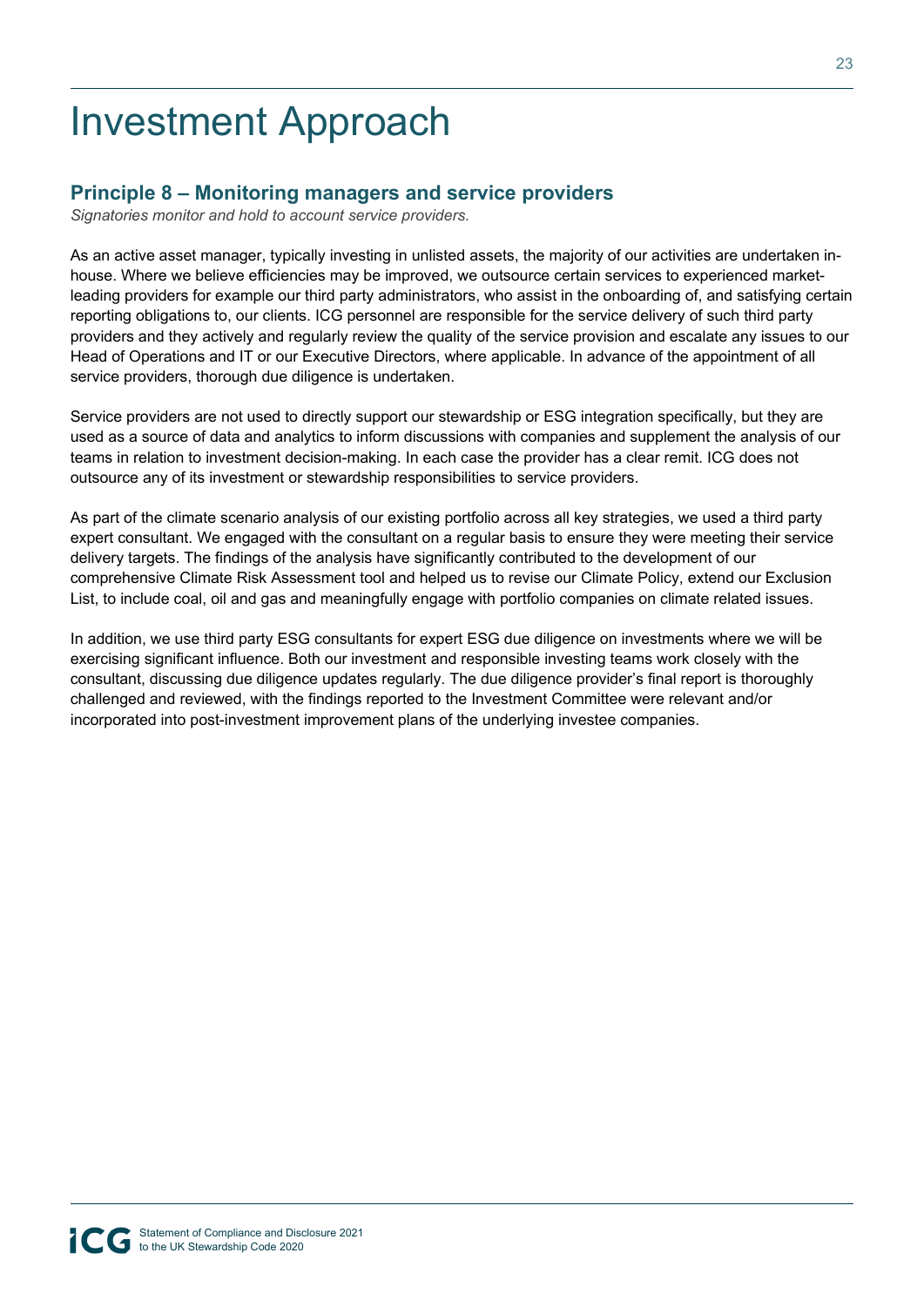# Engagement

### **Principle 9 – Engagement**

*Signatories engage with issuers to maintain or enhance the value of assets.*

Following investment, material risks and opportunities are monitored and reviewed, as a standard part of the portfolio monitoring process. The extent of influence and access to management are the two key determining factors in how we engage with portfolio companies on material risks and opportunities. Typically, our engagement is either via the Board of a portfolio company or directly with the CEO, CFO or (if appropriate) sustainability leads within companies. Investment professionals from ICG drive the engagement with our portfolio companies, supported as appropriate by other ICG teams (for example the Responsible Investing team when specific ESG expertise is required).

Where ICG has significant influence in the ownership or capital structure of companies, or with the existing private equity sponsor, we engage with management to ensure they deliver high levels of corporate responsibility. Where appropriate we also exercise our influence at the board level of a portfolio company and engage with them on strategy, risk, performance and governance matters. In such situations, we add ESG to the agenda of board meetings.

We seek to maintain strong relationships with management at portfolio companies, and with controlling private equity sponsors, as relevant. These relationships permit us to maintain an ongoing dialogue around the factors impacting the business and allow us to maximise our influence, whether through Board rights, contractual rights or our relationships with other investors in the company.

We may also encourage portfolio companies to set company-specific ESG targets and KPIs which can then be monitored over the life of the investment. Our engagement objectives are dependent on the specific strategy, though typically tend to be on ESG topics of specific materiality and relevance for each investment. Where we have concerns about the management of specific ESG matters, we raise these issues with company management where possible (for example, as part of our regular investment meetings with companies, or as part of board discussions in situations where we have a board or observer seat). Our relationships permit us to maintain an ongoing dialogue around the ESG factors impacting the business and allow us to exert influence, wherever possible. For these companies, we circulate our Annual ESG Survey, to better understand how they are managing ESG issues. The survey has been enhanced and extended each year since its launch in 2015. In 2021, the survey was circulated to 67 portfolio companies, with an 86% completion rate, and included questions in areas such as ESG governance and accountability, climate change and D&I, among others.

For our sustainably-themed funds or funds with an enhanced ESG framework, we have adopted a more thematic, top-down engagement and monitoring approach. In strategies where ICG is a minority stakeholder or where the nature of the strategy limits our ability to influence management with regards to ESG, we seek to monitor ESG risks and engage with management insofar as is feasible, in line with our governance rights.

We set out below the results of our engagement during the reporting period for certain strategies within Structured and Private Equity:

#### **Structured and Private Equity**

In 2021, 36 portfolio companies in our European and Asia Pacific corporate strategies were surveyed (2020: 32), with 100% response rate. ESG Survey highlights include:

#### **Governance and Social**

- 100% of portfolio companies have ESG responsibility assigned (2020: 87%)
- 81% of portfolio companies have ESG KPIs and targets set (2020: 77%)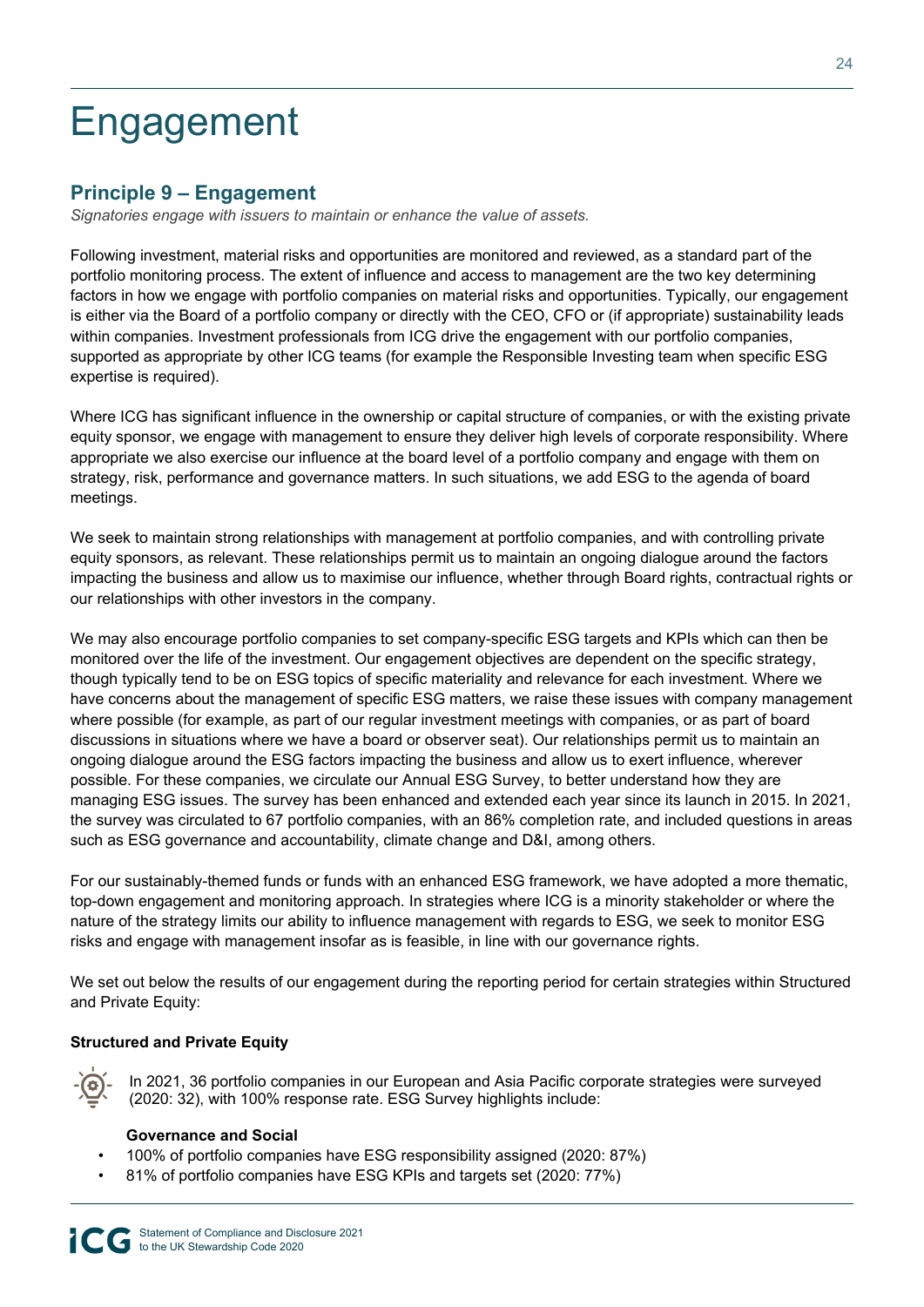• 64% of portfolio companies have initiatives or targets to improve diversity (2020: 48%)

#### **Climate Change**

- 61% of portfolio companies have assigned Board or management responsibility for climate change (2020: 42%)
- 67% of portfolio companies have set climate change or energy related objectives and targets (2020: 55%)
- 61% of portfolio companies assess their carbon footprint (2020: 32%)

#### Ħ Case study: focus on D&I in the software industry<sup>10</sup>

ICG invested in a European IT software provider and consultancy business, headquartered in Germany, with a business plan to help the company develop and grow. ESG was a key part of the value creation plan, with a strong focus on employee matters, especially D&I, recognising the importance of attracting and retaining the best people to drive business and innovation.

With our support, the investee entity has established a dedicated D&I committee, led by the CEO, that developed and oversees the implementation of the company's D&I strategy. It has a particular focus on attracting diverse talent and developing a more inclusive workplace through 'blind' hiring processes with flexible working and job sharing as standard. The company is also supporting industry initiatives to attract more female talent into the IT industry. So far, these initiatives have contributed to having 28% of the workforce female, which compares very favourably to the German IT sector.

<sup>10</sup> Asset Class: Structured and Private Equity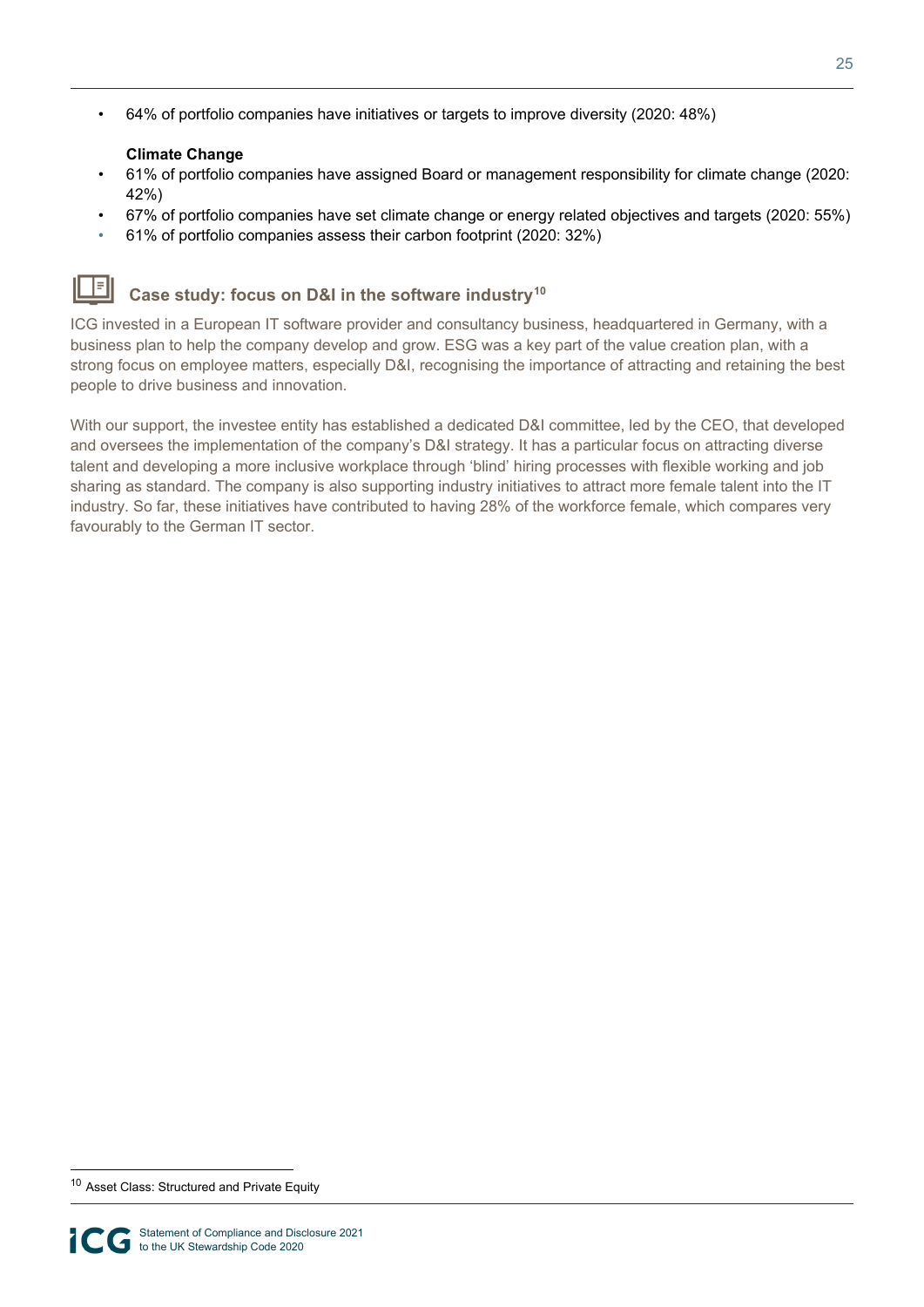# Engagement

### **Principle 10 – Collaboration**

*Signatories, where necessary, participate in collaborative engagement to influence issuers.* 

#### **Collaboration with peers**

ICG recognises that, in pursuing the best interests of our clients, we have a responsibility to collaborate and work closely with our peers and other stakeholder groups, particularly on thematic engagements. We are committed to working with others to promote stewardship within our investment activities as we believe that a collective voice may provide greater leverage and influence.

ICG is an active member of the BVCA, the UK industry body for the private equity and venture capital industry, and participates in a number of committees and working groups alongside other managers. In these forums, we participate in discussion of matters affecting the entire industry and contribute to industry responses to the FCA, HMRC, HMT and other governmental or regulatory bodies in the UK and Europe. As recent examples, we have formed part of two BVCA working groups, one preparing an industry response to the FCA consultation on mandatory TCFD reporting for asset owners and asset managers and the other reviewing the incoming IFPR legislation and providing feedback to the FCA. ICG also actively contributes to working groups of other industry bodies such as Invest Europe, for example as part of the SFDR working group, and AIMA.

We are also a member of a number of informal networks and groups with other industry participants to discuss matters of common concern. Subject to confidentiality requirements, we encourage our personnel to discuss in general terms the challenges and opportunities facing them with their peers at other firms, which can improve insight into available options and may lead to collaborative approach with regulators or governments. A recent example occurred in our direct lending business during the Covid-19 pandemic, where a number of debt managers had concerns over the approach being taken to introduce liquidity into the market; ICG, along with a number of other debt investors, were a signatory to a letter to the Treasury setting out these concerns.

To address the significant challenge of climate change, we believe industry collaboration is also vital. In collaboration with certain other private equity firms and the UN PRI, we successfully launched the UK network of iCI in July 2020, a collective commitment to quantify and reduce the carbon emissions of private equity-backed companies. Over the past year the French and UK networks combined have grown to include over 100 GPs and LPs. As a member of the UK iCI operational committee, ICG works with others to set the iCI UK agenda, including key priorities such as supporting the establishment of SBTs, improving carbon reporting and contributing to public policy implementation. For example, through the iCI working group on SBTs we have been working actively with the SBT Initiative to develop specific guidance for the private equity industry to set SBTs. ICG is a member of the SBTi Private Equity Expert Advisory Group and was one of a handful of private markets investors to 'road test' the guidance.

We also co-chair an iCI UK working group that is developing carbon footprint guidance for private market investors and their portfolio companies, in collaboration with peers and industry bodies such as WRI, PRI, PCAF, CDP, and IIGCC.

We have also joined CDP's Private Market technical working group, to support the development of a private companies' assessment methodology to foster greater transparency and improve access of private market investors to climate risk and GHG emissions data. The methodology is currently being piloted and is expected to be rolled out in 2022. These initiatives aim to help harmonise the calculation and reporting of GHG data, which in turn will increase transparency and comparability of climate data across the private markets and improve understanding of climate risks and opportunities.

#### **Collaboration with other investors**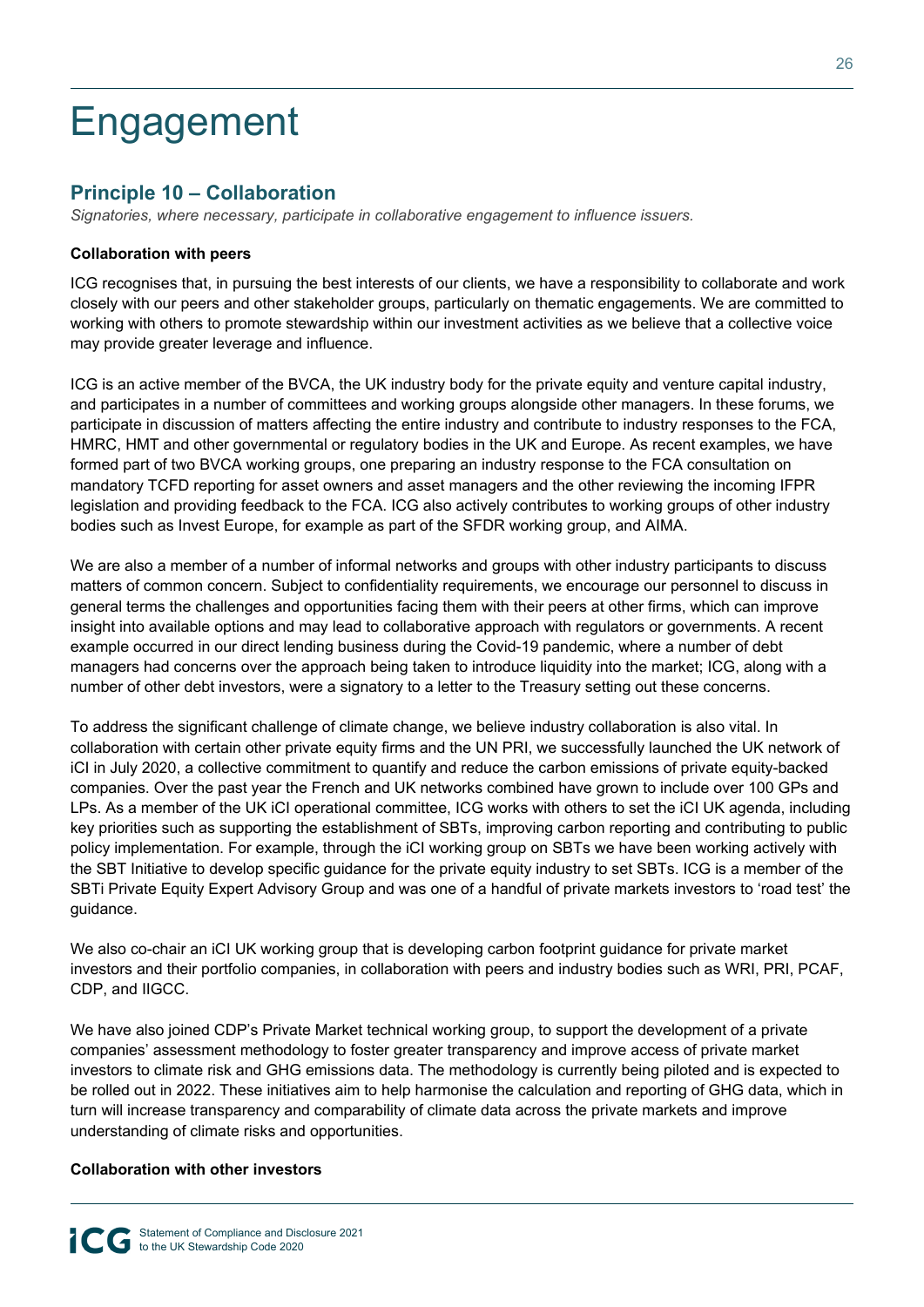ICG regularly co-invests, generally alongside a small number of other investors. Our ability to collaborate with other investors, and the role we play in such collaboration, varies materially by asset class.

In Structured and Private Equity, we often invest alongside equity investors and management teams themselves. Collaboration is through a variety of contractual and governance means, along with informal communications. This is discussed in more detail in Principle 9.

In our private debt strategies we may invest alongside other lenders in a small club, where we would work with such other lenders to agree on an optimal debt solution for an issuer. This may lead to the group of lenders as a whole obtaining governance rights or covenant protection which is greater than that which would be available to any individual lender.

In Credit, the most substantive situation in which we engage with other investors is in situations where the portfolio company undergoes a restructuring. In situation, ICG funds have often formed part of a coordinating or ad hoc committee of lenders, where we have collaborated with such other lenders to reach an agreed position with respect to the best way to restructure an underlying portfolio company's debt. Ultimately, all such actions are designed to increase the influence of our position and ensure a better outcome for clients.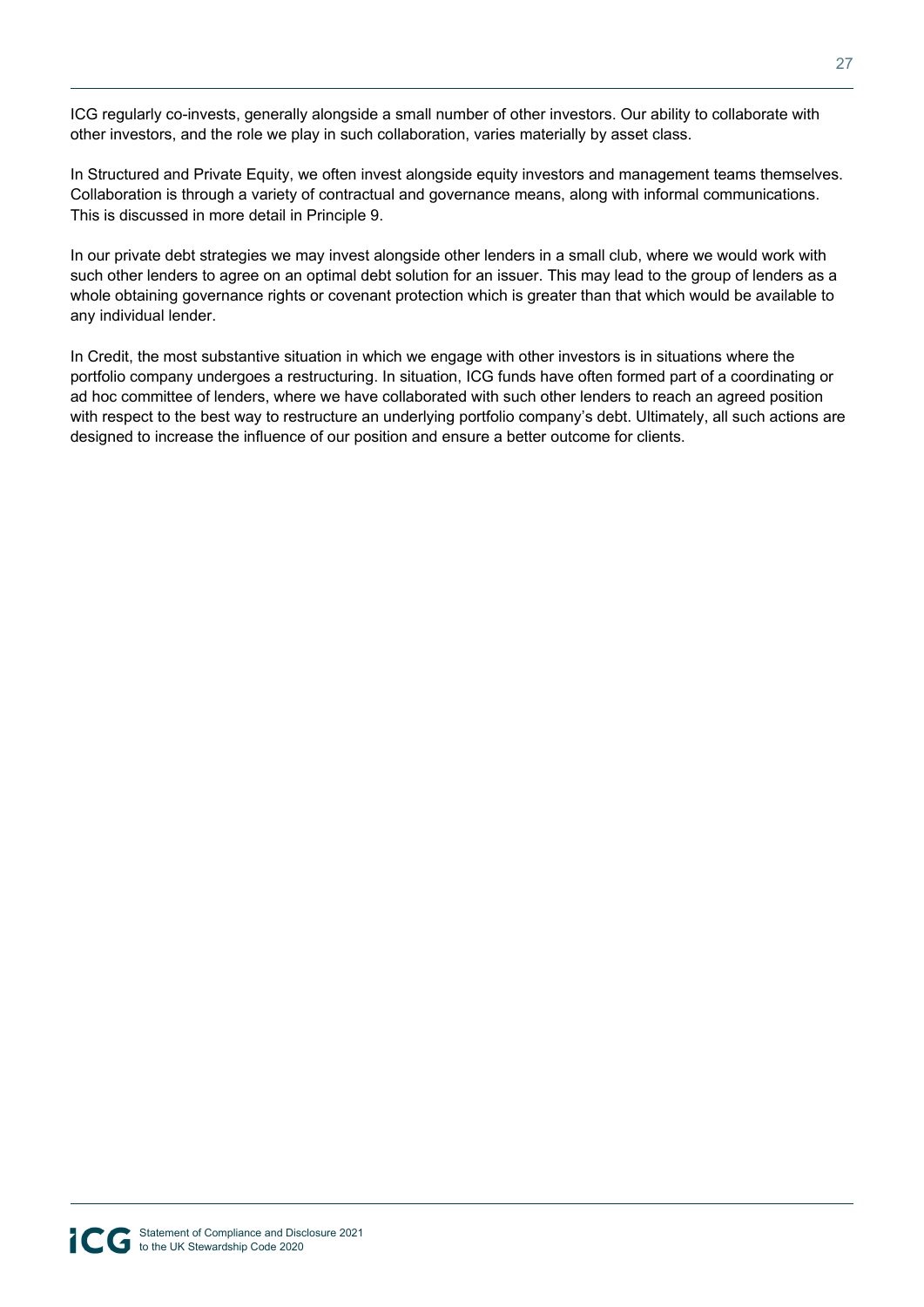# Engagement

### **Principle 11 – Escalation**

*Signatories, where necessary, escalate stewardship activities to influence issuers.* 

ICG invests predominantly in private companies, so this Principle is not entirely applicable to the nature of our investment strategies as we do not generally interact or have need to influence public issuers. For those companies in which we have greater influence over the capital structure across our Structured and Private Equity and Real Assets strategies, we use our governance rights to share concerns and/or provide strategic guidance. For our Private Debt strategies, we maintain a productive dialogue with management and the sponsor. For our Credit strategies, we are typically part of a syndicate of lenders, so we utilise the established governance rights and/or rights enshrined in lender agreements to engage and/or seek more detailed information.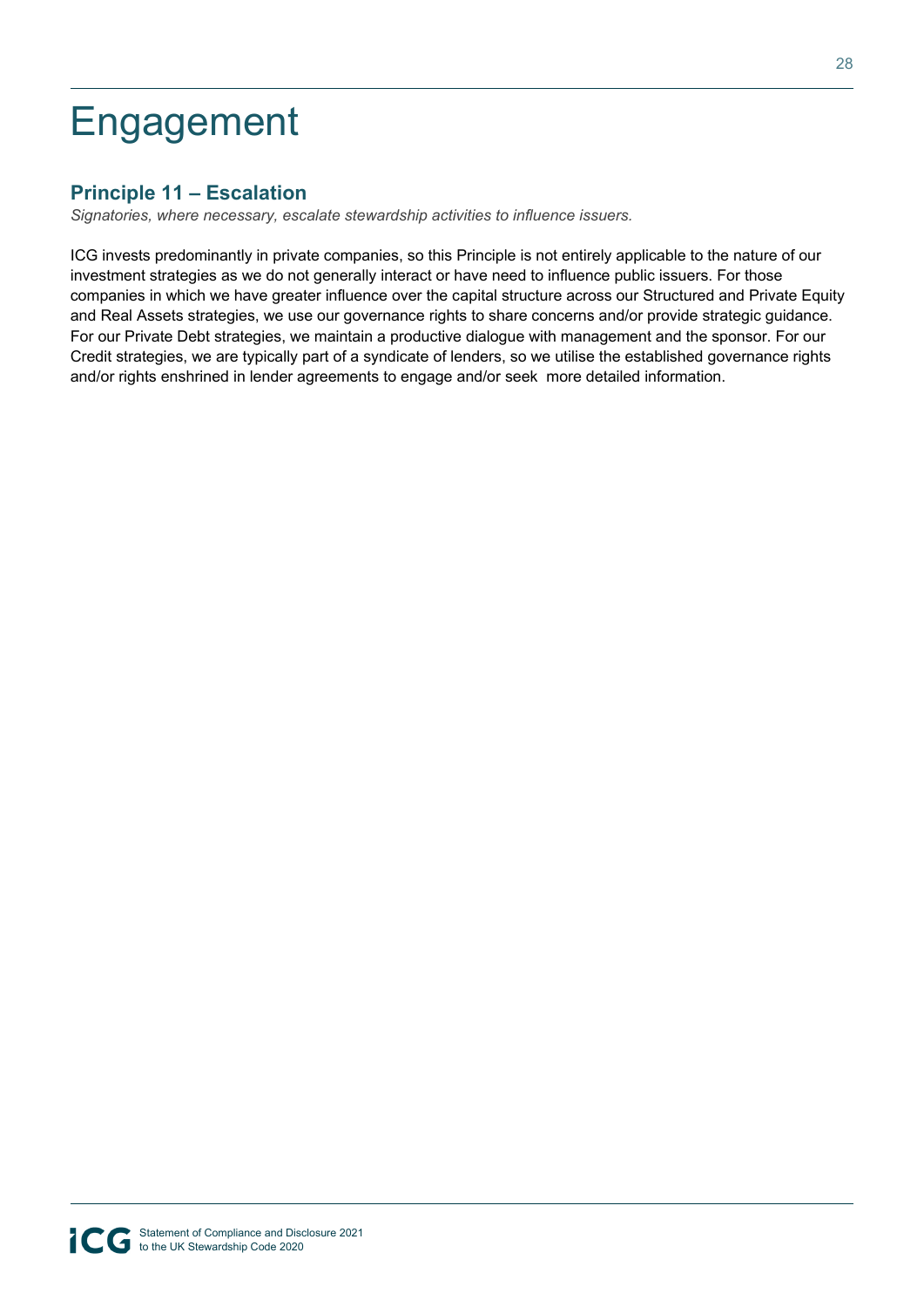# EXERCISING RIGHTS & RESPONSIBILITIES

### **Principle 12 – Exercising rights and responsibilities**

*Signatories actively exercise their rights and responsibilities.* 

As an alternative asset manager, ICG holds varying levels of rights and responsibilities across our portfolio, depending on the asset class and investment strategy in question. ICG not only actively negotiates such rights and responsibilities upon entry into an investment, but regularly utilises them to seek to deliver both attractive and sustainable returns to our clients. ICG fully engages with its investments to the extent permissible in light of the relevant strategy and market norms.

Where ICG holds significant interests in, or can exert significant influence over, underlying portfolio companies, which is particularly the case in ICG's Structured and Private Equity strategy, material decisions at such portfolio companies typically require ICG's prior approval whether through board approval or resolution or in a meeting at the shareholder level. ICG will vote on all decisions related to its holdings, whether positively or negatively and, as an active manager, will be highly unlikely to abstain from a decision. Additionally, ICG will typically have directors on the boards of those portfolio companies in which it holds a significant shareholding percentage and will actively engage at every board meeting and outside of such meetings, in line with our rights and responsibilities as an investor.

Where ICG has more limited influence over portfolio companies, for example in our Credit strategy, our focus will be on ensuring we obtain the best commercial deal terms available. This may be, for example, through attending market soundings as an early potential investor, therefore allowing us a greater ability to influence deal terms and legal documentation. We will typically seek to use an external service provider to understand market terms of underlying documentation and will work with bank arrangers to seek amendments to such underlying documentation, for example in relation to restricted payments capacity, debt incurrence capacity, margin ratchets and ticking fees. Throughout the life of an investment, we will actively engage with portfolio companies to the extent permissible in accordance with the relevant legal documentation.

#### **Case study: Exercising our rights in Private Debt<sup>11</sup>**

In this reporting period, an ICG debt fund issued debt to an investee company, which subsequently became financially distressed and resulted in the fund enforcing its legal rights under the loan and security documentation and becoming a controlling shareholder in the business. ICG are now taking a more active role in the management of the business, including through requiring the delivery of additional financial information, regular attendance at board meetings and ongoing dialogue with the management team, to oversee, enhance and improve the performance business.

#### Case study: Exercising our rights in European Corporate strategies<sup>12</sup>

We have a dedicated value creation team, which leverages our influence and access to portfolio companies to improve efficiencies in our investments made by this strategy. During the reporting period, the team set up a digital transformation panel of senior industry executives who are currently working across multiple portfolio companies within the strategy to identify, quantify and engage with both investment teams and management teams to enhance the digital capabilities of such businesses. We believe such improvements will allow efficiencies within the business, provide a competitive advantage, improve end user experiences and, ultimately, generate better returns for our funds and clients.

<sup>11</sup> Asset Class: Private Debt

<sup>12</sup> Asset Class: Structured and Private Equity